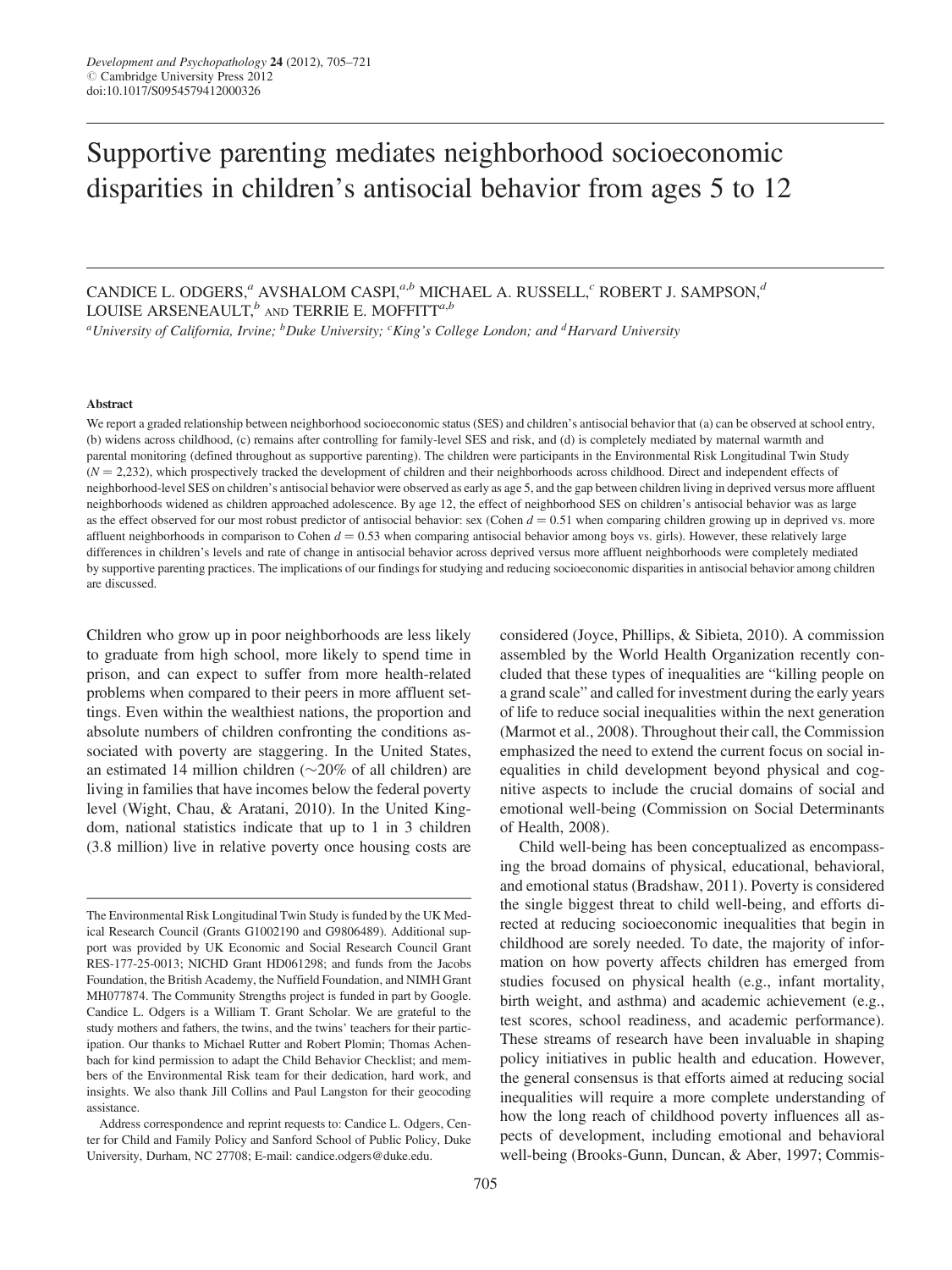sion on Social Determinants of Health, 2008; Duncan & Magnuson, 2011).

Antisocial behavior is a key indicator of children's wellbeing that has been linked to socioeconomic disparities at both the neighborhood and family levels (Duncan, Brooks-Gunn, & Klebanov, 1994). Antisocial behavior is a relatively common problem among school-aged children and, if it persists across childhood, signals a host of costly physical health, mental health, social, and economic difficulties (Cohen & Piquero, 2009; Moffitt, Caspi, Harrington, & Milne, 2002). In this study we defined antisocial behavior as aggressive and delinquent acts that result in physical or psychological harm to others or their property (e.g., "stealing," "lying," and "getting into fights"). Such behaviors violate the rights of others and, in some cases, violate legal codes. Children's antisocial behavior was assessed using the Achenbach family of instruments (Achenbach, 1991a, 1991b), which is the most widely used and well validated assessment scheme for assessing antisocial behavior problems among children and adolescents. Operationally, the measure of antisocial behavior referenced throughout this article was derived based on items from the Delinquent Behavior Scale (e.g., "lying or cheating," "swearing or bad language") and Aggressive Behavior Scale (e.g., "hot temper," "physically attacks people") of the Child Behavior Checklist and the Teacher Report Form.

Unfortunately, most neighborhood effects research has not focused specifically on children's antisocial behavior because of the belief that contexts outside of the family are more likely to influence the behavior of adolescents and adults (Klebanov, Brooks-Gunn, Chase-Lansdale, & Gordon, 1997). As a result, the effects of neighborhood socioeconomic status (SES) on delinquency and crime have been widely studied among older adolescents (for a review, see Sampson, Morenoff, & Gannon-Rowley, 2002; Shaw & McKay, 1942), and there is a long history of linking neighborhood features to crime among adults (Sampson, Raudenbush, & Earls, 1997; Wilson, 1987). However, the question of whether and how SES influences children's antisocial behavior has received less attention (for notable exceptions see Caspi, Taylor, Moffitt, & Plomin, 2000; Caughy, Nettles, & O'Campo, 2008; Chase–Lansdale & Gordon, 1996; Criss, Shaw, Moilanen, Hitchings, & Ingoldsby, 2009; Duncan et al., 1994; Ingoldsby et al., 2006; Mrug & Windle, 2009; Reijneveld et al., 2010; Schneiders et al., 2003; Vanderbilt-Adriance & Shaw, 2008).

In this paper we ask whether neighborhood-level socioeconomic disparities make an independent contribution to children's involvement in antisocial behavior across childhood. More specifically, we test whether a graded relationship between neighborhood-level SES and antisocial behavior can be detected at school entry and whether there is evidence that growing up in a deprived versus more affluent neighborhood has a stronger effect on children's antisocial behavior as they approach adolescence and begin to spend more time in their neighborhoods. Many people wonder whether neighborhood SES is merely a proxy for family-level SES and question whether associations between neighborhood poverty and the

health of residents is simply due to the type of people who live in a given neighborhood (social selection) versus the effects of neighborhood characteristics per se (social causation). To address this concern, we tested whether differences in children's antisocial behavior across deprived versus more affluent neighborhoods remain after accounting for more proximal family-level factors, including family-level SES and parent's own history of antisocial behavior. Finally, most theories assume that the effects of neighborhood-level poverty, especially for young children, are transmitted through parents (Klebanov et al., 1997). In this paper we ask the policy-relevant question of whether supportive parenting practices, including maternal warmth and parental monitoring, mediate the effects of socioeconomic deprivation on children's developmental course of antisocial behavior. Additional details regarding our three main research questions are outlined below.

Question 1. Does the widely observed SES gradient in health underlie children's antisocial behavior? The SES gradient in health is pervasive. The seminal Whitehall Studies in the United Kingdom provided evidence of a steep inverse association between social class and mortality for a wide range of diseases (Marmot et al., 1991). Similarly, the last two decades of work by the MacArthur Network on SES and Health have provided countless illustrations of how the gradient in health reproduces itself over time, populations, and different types of diseases (Adler & Ostrove, 1999). Over the last decade, the field has moved to a new era of research focused on mechanisms linking SES and health via multiple levels of influence, from characteristics of the individual to features of the larger community (Adler & Stewart, 2010). Within this discussion, neighborhoods have emerged as potentially relevant contexts for understanding the elusive SES gradient as they contain both physical and social attributes known to influence health status (Diez Roux & Mair, 2010). More specifically, neighborhood settings are believed to influence resident's lives through two broad domains of influence: (a) the physical environment (e.g., physical spaces, air quality, safe places to for children to play) and (b) the social environment (e.g., social norms, safety and violence, the type and nature of connections between residents).

In this study we test whether the SES gradient can be observed across neighborhood settings for children's antisocial behavior, beginning at school entry (age 5) and persisting through to age 12. Children from low- versus high-SES families typically have higher levels of socioemotional problems, including antisocial behavior (for a review, see Bradley & Corwyn, 2002). However, less is known about how neighborhood-level SES shapes children's developmental trajectories. The neighborhood settings that children are embedded in are believed to shape children's antisocial behavior in at least three (interrelated) ways.

First, low- versus high-SES neighborhoods are more likely to be characterized by high levels of crime, disorder, and exposure to other threatening and uncontrollable events that are hypothesized to have downstream effects on families and children. Chronic stress exposure is believed to account for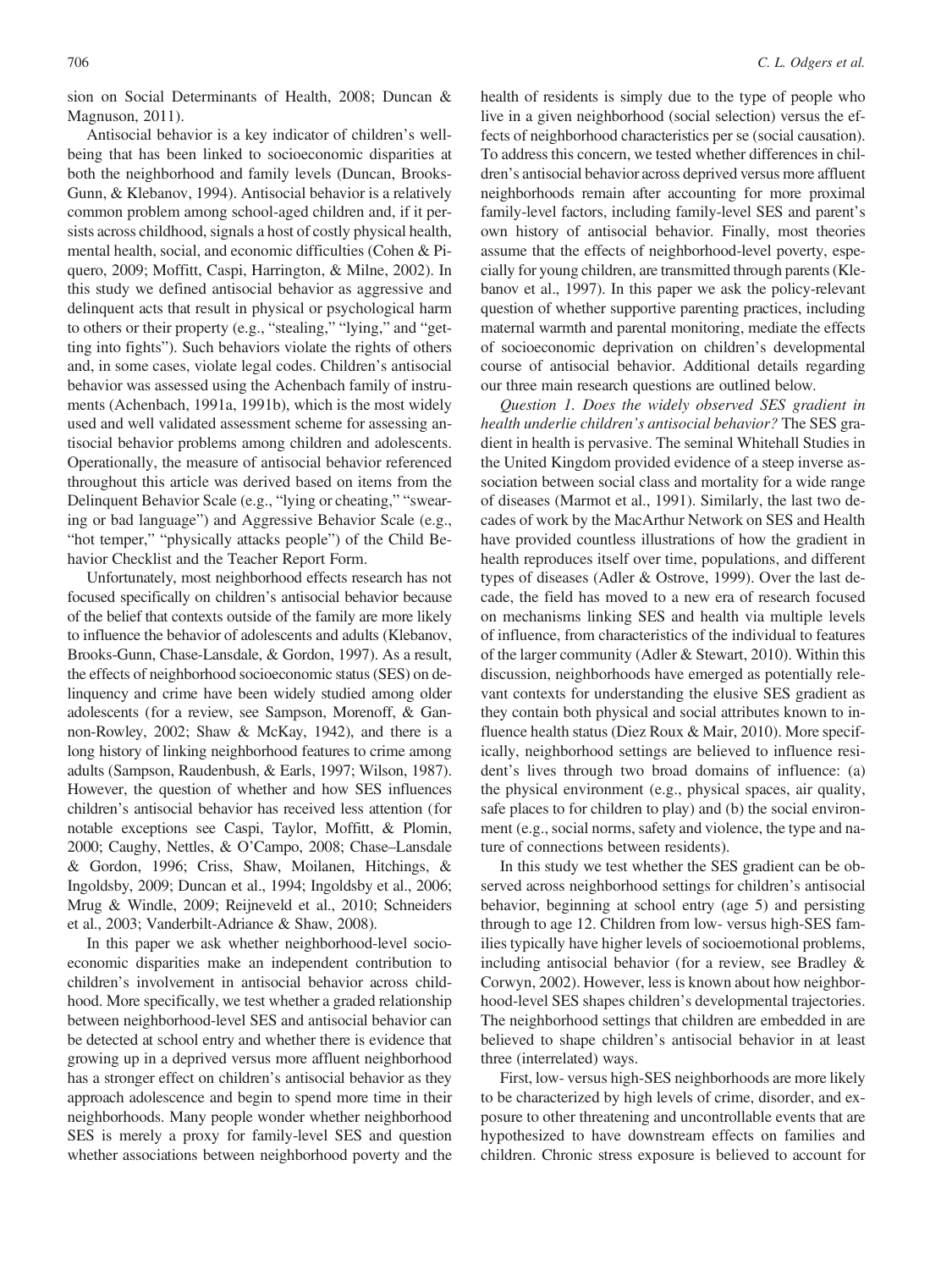much of the difference in outcomes between children across these settings (e.g., Adler & Ostrove, 1999; McLoyd, 1998; Shonkoff & Phillips, 2000), with evidence that young people growing up in poverty confront more stressors in their daily lives when compared to their more affluent counterparts (Evans, Vermeylen, Barash, Lefkowitz, & Hutt, 2009). The stressors, uncertainties, and low social standing that accompany living in a low- versus high-SES neighborhood are also believed to deplete energy, predict negative emotional states, and lead to a pattern of behavior known as "reactive responding." Reactive responding is often characterized by chronic vigilance, emotional reacting, and sense of powerlessness when confronted with environmental stressors (Taylor & Seeman, 1999). In line with this theory, parents living within low-SES contexts have been found to overuse negative control strategies, fail to adequately monitor children, and exhibit low warmth and responsiveness (McLoyd, 1990). Prior research also suggests that it is the absence of supportive parenting, not just the presence of negative parenting, that mediates the relationship between low SES and child well-being (for a review, see Bradley & Corwyn, 2002).

Second, children growing up in low- versus high-SES neighborhoods are more likely to be exposed to delinquent peer groups and spend greater amounts of unsupervised time with antisocial peers (Haynie & Osgood, 2005; Osgood, Wilson, O'Malley, Bachman, & Johnston, 1996). Research has also shown that exposure to delinquent peers within low-SES contexts may overwhelm the effects of family-level factors on children's conduct problems (Schonberg & Shaw, 2007) and that association with delinquent peers may serve as a way in which early starting conduct problems are reinforced and maintained over time (Ingoldsby et al., 2006). In short, peers have been shown to mediate, exacerbate, and directly affect antisocial behavior among children and are believed to play an increasing role as children move through adolescence. Most theories and studies of children's development assume an interactive pattern of influence of neighborhood effects through both family and peer settings (Criss et al., 2009; Eamon, 2002; Loeber & Farrington, 2000) and, for the most part, operate on the assumption that neighborhood effects operate primarily through family contexts in early childhood and that peers begin to play a larger role as children approach adolescence.

Third, low- versus high-SES neighborhoods typically have lower levels of community-based resources, such as collective efficacy, which are believed to facilitate the successful socialization of children into school and other community contexts, increase the amount of social support available to parents, and enhance parents' feelings of safety and trust in their communities. High levels of cohesion and trust within a community are also believed to play a role in establishing local norms discouraging harsh parenting and domestic violence, while also informally monitoring levels of antisocial behavior among children and adolescents (Browning & Cagney, 2003; Sampson, 2003; Sampson, Morenoff, & Earls, 1999).

As described in more detail below, in the present study we test whether a graded relationship between neighborhood SES and children's antisocial behavior is present at school entry, increases over time, and can be mediated at least partly by supportive parenting. We acknowledge that communitybased resources and peers are likely to play a significant role in the transmission of neighborhood effects on children, but we focus primarily on the role of supportive parenting practices. The motivation for our focus on parenting behaviors is that most early childhood interventions seek to enhance supportive parenting as the family context is considered to be one of the primarily ways in which neighborhood effects are transmitted to young children (Klebanov et al., 1997). This approach is consistent with the emerging belief among those in policy and intervention circles that the most effective way to enhance the life prospects of vulnerable children (while one waits for the unlikely scenario where child poverty is eliminated) is to build capacities and strengths within families that are capable of mitigating the effects of toxic stress on the developing child (Shonkoff, 2012).

Our longitudinal study also offers a unique opportunity to test whether the effects of neighborhood SES on children's antisocial behavior increase over time. The effects of neighborhood settings on children's antisocial behavior are expected to increase as children begin to spend more time in their neighborhoods, making their way to and from school, participating in afterschool activities, and acquiring more freedom to spend unsupervised time in their local communities with peers (Brooks-Gunn, Duncan, Klebanov, & Sealand, 1993). Antisocial behavior is relatively common in early childhood and has been shown to decline as children make the transition into primary school and move across middle childhood (Stanger, Achenbach, & Verhulst, 1997; Tremblay & Nagin, 2005). This normative pattern of decline is believed to result from a host of positive socialization experiences that children encounter as they learn to navigate social relationships in their homes, schools, and neighborhoods and acquire the skills needed to achieve their aims through prosocial means (Cairns, Cairns, Neckerman, Ferguson, & Gariepy, 1989; Tremblay, 2000). Children who do not follow this normative trajectory of decline in behavioral problems are at risk for a host of poor outcomes in adulthood (Moffitt et al., 2002; Odgers et al., 2008).

To address this question, we mapped the developmental course of antisocial behavior separately for children growing up in relatively deprived, middle-, and high-SES areas and tested whether children in deprived versus more affluent neighborhoods exhibited a slower rate of decline in antisocial behavior between the ages of 5 and 12. The influence of neighborhood SES on the developmental course of antisocial behavior was tested separately among boys versus girls, and we were especially interested in testing whether the "gap" in antisocial behavior between children living in more deprived versus affluent settings widened across childhood. We expected to observe a general decrease in antisocial behavior from middle to late childhood, were especially con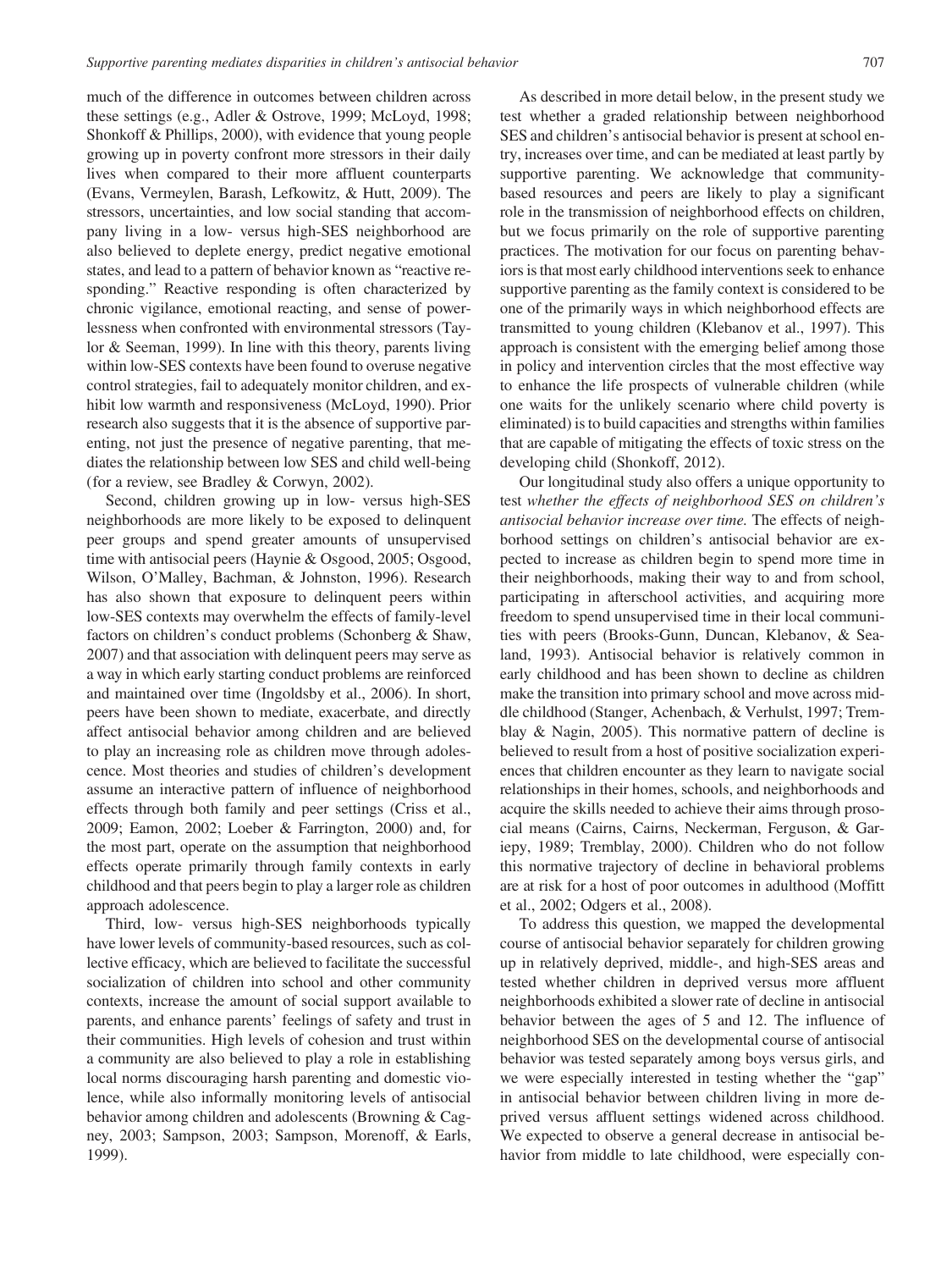cerned about children who were not exhibiting the expected decline in antisocial behavior, and asked whether neighborhood social inequalities play a role in placing children on an early-onset and persistent pathway of antisocial behavior.

Question 2. Does the level of socioeconomic deprivation in a neighborhood continue to influence children's antisocial behavior after considering more proximal family-level factors? Prior research has demonstrated small, but robust, effects of neighborhood conditions on children's educational, emotional, and behavioral well-being (for a summary, see Leventhal & Brooks-Gunn, 2000). However, questions remain as to whether these effects are sensitive to unmeasured variables that may influence the types of families that live in a specific neighborhood. Neighborhood- and family-level SES are often closely linked, and it is possible that neighborhood SES serves only as a proxy for family-level status. Levels of neighborhood- and family-level deprivation were moderately but not completely correlated in the present sample  $(r = .51)$ , which provided the opportunity to evaluate the relative contribution of each form of SES and test whether neighborhood and family-level SES exerted cumulative effects on children's antisocial behavior (e.g., see Leventhal & Brooks-Gunn, 2000; Wasserman, Shaw, Selvin, Gould, & Syme, 1998).

Because families are not randomly selected into neighborhoods, we also tested whether the effects of neighborhoodlevel deprivation were robust to conditions that are believed to influence both where families are able to live and children's levels of antisocial behavior, including the mother's and father's history of antisocial behavior and mental health problems among family members. Controlling for family history information in our analyses helped to account for two important causes of antisocial behavior: familial genetic loading and parents' environmental influences on their children's antisocial behavior (Moffitt et al., 2007). Our analyses also controlled for exposure to family violence, which is more heavily concentrated in deprived neighborhoods and has demonstrated robust associations with children's antisocial behavior in prior research (Coulton, Crampton, Irwin, Spilsbury, & Korbin, 2007). More specifically, we asked whether neighborhood-level SES independently predicted children's levels of antisocial behavior and/or the rate of change in children's antisocial behavior between the ages of 5 and 12.

Question 3. Can supportive parenting practices mediate the effects of neighborhood SES on children's developmental course of antisocial behavior? Poverty and its associated conditions are believed to exact a cumulative toll on children through two broad categories of influence: (a) access to environmental resources/constraints ("what money can buy" pathway) and (b) increases in unfavorable environmental exposures associated with declining SES, such as exposure to family violence and harsh parenting (Adler & Ostrove, 1999; Cohen, Janicki-Deverts, Chen, & Matthews, 2010). That is, childhood SES is often viewed as a dual-risk factor capable of exerting a direct effect on behavior as well as setting the scene for more proximal factors, such as parenting behaviors, to exert their influence (Poulton & Caspi, 2005). Among adolescents, parenting factors such as harsh discipline, low parental monitoring, and weak parent–child attachment have been shown to mediate the effects of poverty and other structural neighborhood characteristics on delinquency and violence (Chung & Steinberg, 2006; Sampson & Laub, 1994; Tolan, Gorman-Smith, & Henry, 2003). Much less attention has been paid to how the effects of neighborhood poverty are transmitted to preadolescent children (Mrug & Windle, 2009). However, it is assumed that neighborhood effects at this young age are largely mediated by family-level processes and parenting (Klebanov et al., 1997; Kohen, Leventhal, Dahinten, & McIntosh, 2008).

Parental monitoring has been identified as a key mediator of neighborhood effects on children's behavior because neighborhood conditions are likely to influence the degree to which parents perceive threats in the local community and, in turn, the extent to which they monitor and keep track of their children (Leventhal & Brooks-Gunn, 2000). Although there is evidence of both child elicited and parent driven effects (Laird, Pettit, Bates, & Dodge, 2003; Pettit, Laird, Dodge, Bates, & Criss, 2001; Stattin & Kerr, 2000), effective parental monitoring (a) has consistently been associated with lower levels of antisocial behavior among children and adolescents; (b) has been identified as a mediator of treatment effects in intervention studies, where increases in parental monitoring have been associated with reductions in adolescent substance use; and (c) is considered to be particularly important, but difficult to implement, in high-risk neighborhoods (for a recent review, see Racz & McMahon, 2011).

Other types of supportive parenting practices, including parental warmth and responsivity, have also emerged as likely candidates in the transmission of neighborhood effects among both adolescents and young children (Brooks-Gunn et al., 1997; Gershoff, Aber, Raver, & Lennon, 2007). For example, one of the reasons that poverty is believed to be so detrimental to children's lives is that it has been shown to reduce a mother's ability to respond to her child (Evans, Boxhill, & Pinkaya, 2008; Grant et al., 2003; Magnuson & Duncan, 2002). Mothers who are trying to parent in poverty are often faced with a wide range of physical and psychosocial stressors that may interfere with their ability to be responsive to their children's needs. Mothers living in low-income neighborhoods also tend to have lower levels of social support, lack positive parenting role models in the community, and are more prone to depression and other mental health problems that are known to compromise supportive parenting practices (Conger et al., 1992; Kiernan & Huerta, 2008; McLoyd, 1998).

There are numerous examples of large-scale interventions that target parents in low-income communities and focus on enhancing supportive parenting practices. The Nurse–Family Partnership is one of the most widely implemented and evaluated early intervention programs. The Nurse–Family Partnership targets first time and low-income mothers through home visitations prior to and following the birth of their first child and, among other things, aims to help the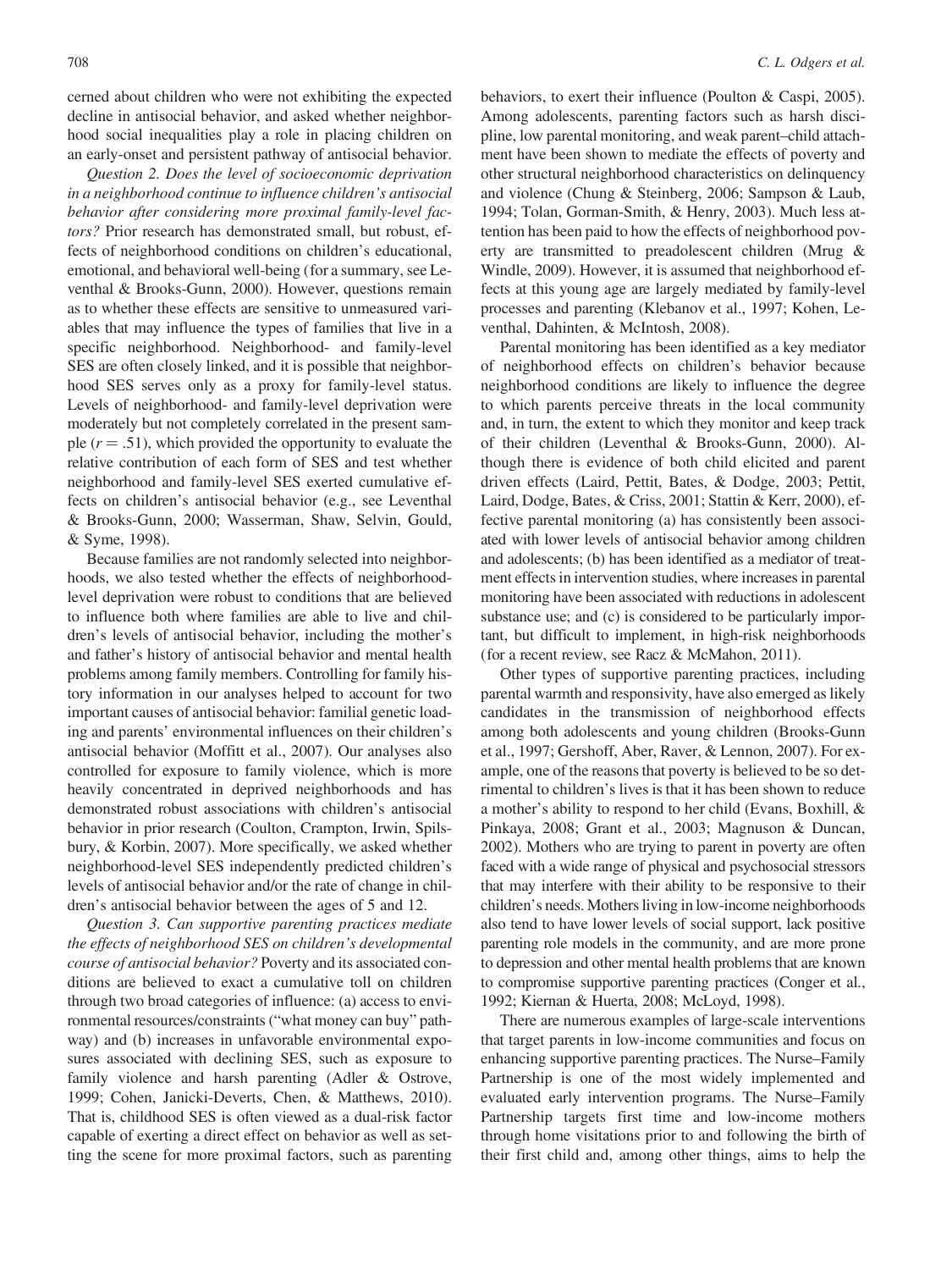mother to provide responsible and competent care for her child (Olds, 2006). Similarly, other behavioral family intervention programs, such as the Triple P-Positive Parenting Program (Sanders, 1999) and the Oregon Model of Parent Management Training (Patterson, Forgatch, & DeGarmo, 2010), focus on strengthening parenting skills including parental supervision and monitoring and building warm and supportive parent–child relationships. In this study we test whether two of the main targets of these interventions, parental monitoring and maternal warmth, mediate the effects of neighborhood SES on children's antisocial behavior between the ages of 5 and 12 years. If we find that the supportive parenting practices mediate the effect of neighborhood SES on children's antisocial behavior, it would aid our understanding of how community level resources are translated into child outcomes and may point to malleable targets for intervention research.

This study is unique in that it provides the opportunity to do the following:

- 1. map the developmental course of antisocial behavior in a large cohort of children ( $n = 2,232$ ) followed prospectively with high retention across childhood  $(>\!\!95\%$  at all ages);
- 2. trace the influence of neighborhood SES on the lives of families representing the full range of socioeconomic conditions in the United Kingdom;
- 3. test whether differences in antisocial behavior between children living in deprived versus more affluent neighborhoods widen across childhood using a standardized assessment of antisocial behavior at the ages of 5, 7, 10, and 12; and
- 4. evaluate the influence of neighborhood SES on children's antisocial behavior using multiple-informant and longitudinal assessments of children's behavior (mother and teacher reported), neighborhood SES (census and resident surveys), and family-level parenting and risk (both rater coded and mother reported).

Our prior work in this sample mapped the developmental course of antisocial behavior between the ages of 5 and 10 years and illustrated how community-level cohesion and informal social control can protect children from the negative effects of neighborhood deprivation at school entry (Odgers et al., 2009). In this study we extend our prior work by (a) following children to the age of 12 (a time when neighborhood effects on behavior are believed to strengthen), (b) asking whether differences in antisocial behavior between children living in deprived versus more affluent neighborhoods remain after considering family-level risks, (c) testing whether the influence of neighborhood SES on children's antisocial behavior increases over time, and (d) responding to one of our calls for future research by testing how the effects of neighborhood characteristics are transmitted to children via more proximal family-level processes such as parental monitoring and maternal warmth.

### Methods

#### Participants

The participants were members of the Environmental Risk (E-Risk) Longitudinal Twin Study, which tracks the development of a nationally representative birth cohort of 2,232 British children (see Figure 1a for a description of the geographical distribution of the families in the study). The sample was drawn from a larger birth register of twins born in England and Wales in 1994–1995 (Trouton, Spinath, & Plomin, 2002). Details about the sample have been reported previously (Moffitt, 2002). Briefly, the E-Risk sample was constructed in 1999–2000, when 1,116 families with same-sex 5-year-old twins (93% of those eligible) participated in homevisit assessments. Families were recruited to represent the UK population of families with newborns in the 1990s, based on (a) residential location throughout England and Wales and (b) mother's age (i.e., older mothers having twins via assisted reproduction were underselected and teenage mothers with twins were overselected). Follow-up home visits were conducted when the children were aged 7 years (98% participation), 10 years (96% participation), and, most recently, 12 years (96% participation). With parents' permission, questionnaires were mailed to the children's teachers, who returned questionnaires for 94% of children at age 5, 91% of the 2,232 E-Risk children (93% of those followed up) at age 7, 86.3% of the 2,232 E-Risk children (90.1% of those followed up) at age 10, and 80% of the 2,232 E-Risk children at age 12 (83% of those followed up). The sample included 55% monozygotic and 45% dizygotic twin pairs. Sex was evenly distributed within zygosity (51% female). Parents gave informed consent and children gave assent. The Maudsley Hospital Ethics Committee approved each phase of the study.

## Measures

Table 1 provides the means and standard deviations for all of the measures described below separately for children growing up in deprived, middle-, and high-income neighborhoods.

Antisocial behavior consists of aggressive and delinquent acts that result in physical or psychological harm to others or their property (e.g., "stealing," "lying," and "getting into fights"). Such behaviors violate the rights of others and, in some cases, violate legal codes. Children's antisocial behavior was assessed using the Achenbach family of instruments (Achenbach, 1991a, 1991b), which is the most widely used and well validated assessment scheme for assessing antisocial behavior problems among children and adolescents. The antisocial behavior construct reported in this article was derived from items from the Delinquent Behavior Scale (e.g., "lying or cheating," "swearing or bad language") and Aggressive Behavior Scale (e.g., "hot temper," "physically attacks people") of the Child Behavior Checklist and the Teacher Report Form. We combined mother interviews and teacher reports of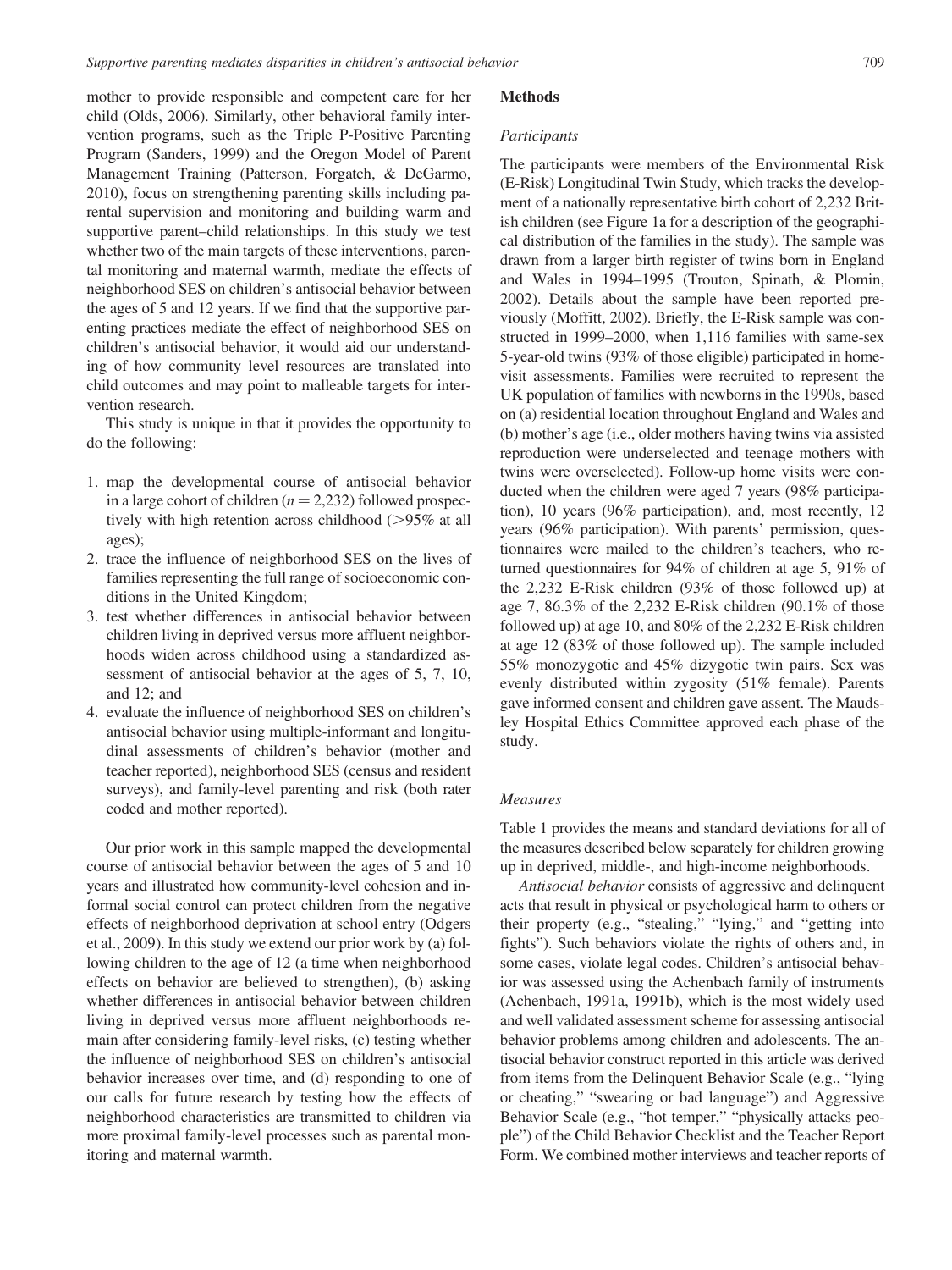

Figure 1. (a) The locations of the Environmental Risk Longitudinal Twin Study families at the Phase 12 home visit, and (b) Environmental Risk Longitudinal Twin Study families represent the full range of neighborhood socioeconomic statuses in Britain. ACORN, A Classification of Residential Neighborhoods. [A color version of this figure can be viewed online at http://journals.cambridge.org/dpp]

children's behavior on the aggression and delinquency scales by summing the items from each rater (items scored from 0 to 2). The Antisocial Behavior Scale was administered at age 5  $(M =$  $23.0, SD = 17.3, \alpha = 0.94, range = 0-130.4, N = 2,232, age 7$  $(M = 20.3, SD = 17.2, \alpha = 0.95, range = 0.132.0, N = 2,178)$ age 10 ( $M = 19.5$ ,  $SD = 17.8$ ,  $\alpha = 0.92$ , range  $= 0.150.0$ ,  $N =$ 2,138), and age 12 ( $M = 19.4$ ,  $SD = 18.03$ ,  $\alpha = 0.93$ , range =  $0-139.0, N = 2,141.$ 

Neighborhood-level SES was assessed using geodemographic discriminators developed by CACI Limited for commercial use in Great Britain. A Classification of Resi-

dential Neighborhoods (ACORN) index was built using over 400 variables from the 2001 census and an extensive consumer research database (e.g., age, educational qualifications, unemployment, single-parent status, housing tenure and dwelling type, and car availability) combined to give a comprehensive picture of socioeconomic differences between different areas (see Figure 1b). Classifications were provided at the enumeration district level  $(\sim 150$  households) and were geocoded to match the location of each family's home (Odgers, Caspi, Bates, Sampson, & Moffitt, in press). Hierarchical cluster analysis was used to group enumeration

|                              |                  |               | <b>ACORN 3-Category Neighborhood SES</b> |               |
|------------------------------|------------------|---------------|------------------------------------------|---------------|
|                              |                  | Deprived SES  | Middle SES                               | High SES      |
| Measure                      | $\boldsymbol{n}$ | Mean $(SD)$   | Mean $(SD)$                              | Mean $(SD)$   |
| Antisocial behavior          |                  |               |                                          |               |
| Age 5                        | 2,232            | 25.98 (18.95) | 23.07 (17.07)                            | 19.50 (14.76) |
| Age 7                        | 2.178            | 23.30 (19.83) | 20.42 (16.41)                            | 16.40 (13.82) |
| Age $10$                     | 2,138            | 23.26 (20.37) | 18.49 (16.89)                            | 15.67 (14.08) |
| Age $12$                     | 2,141            | 23.48 (20.29) | 19.01 (17.47)                            | 14.33 (14.06) |
| <b>Family SES</b>            | 2,232            | 2.43(1.79)    | 0.94(1.40)                               | 0.52(1.08)    |
| Parental antisocial behavior | 2,222            | 0.38(0.48)    | 0.27(0.44)                               | 0.17(0.37)    |
| Family history of disorder   | 2,138            | 0.39(0.28)    | 0.38(0.27)                               | 0.34(0.25)    |
| Domestic violence exposure   | 2,086            | 2.03(3.50)    | 1.21(2.51)                               | 0.75(1.75)    |
| Child harm                   | 2,232            | 0.29(0.58)    | 0.23(0.48)                               | 0.20(0.48)    |
| Parental monitoring          | 2,136            | 18.40 (2.28)  | 18.97 (1.64)                             | 19.03(2.12)   |
| Maternal warmth              | 2,134            | 3.44(0.95)    | 3.73(0.88)                               | 3.87(0.82)    |

Table 1. Children's levels of antisocial behavior, family-level risk, exposure to violence, and supportive parenting by neighborhood SES

Note: SES, socioeconomic status; ACORN, A Classification of Residential Neighborhoods.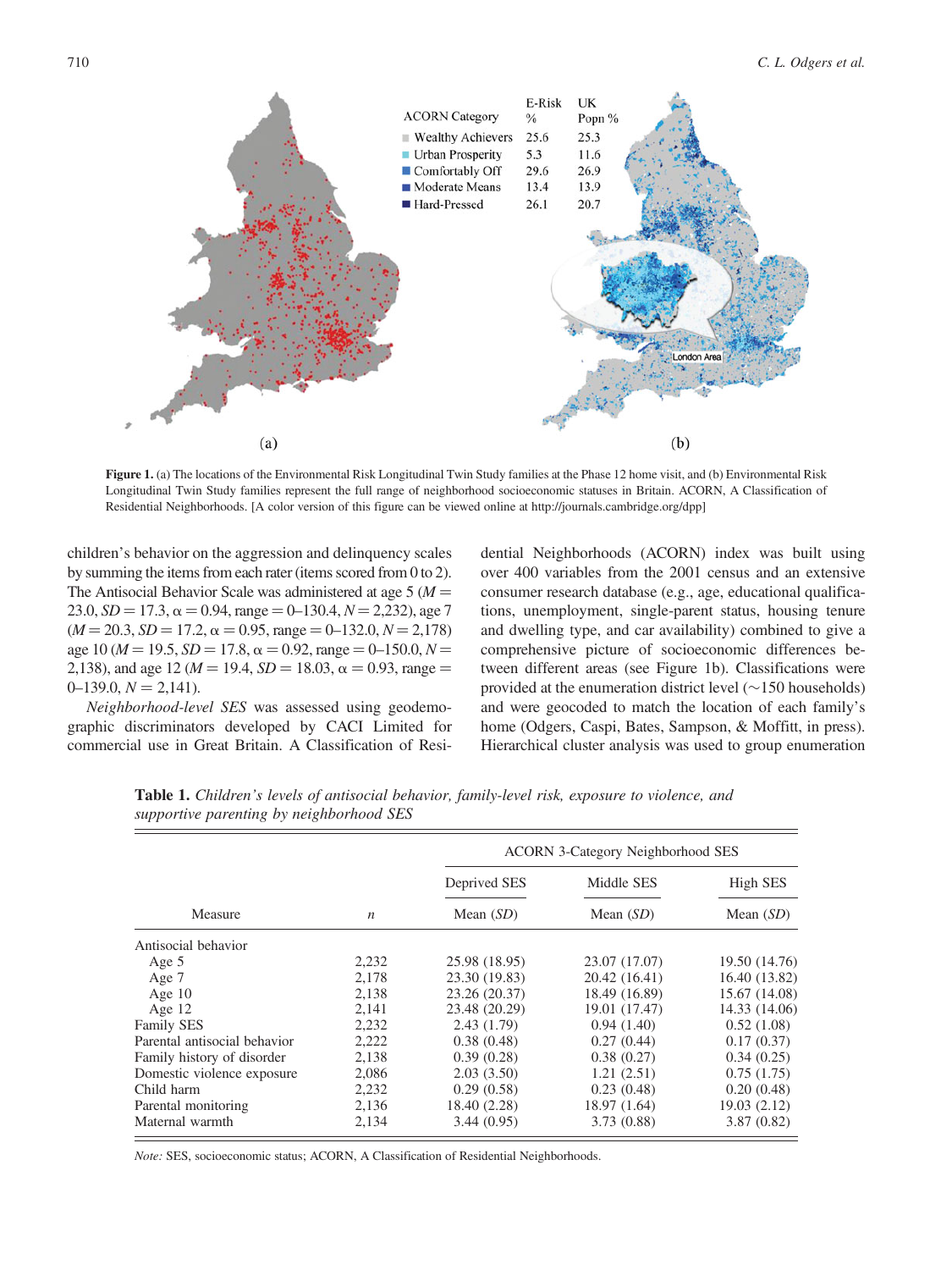districts into 56 neighborhood types and five distinct and homogeneous ordinal groups ranging from "wealthy achievers" (Category 1) with high incomes, large single-family houses, and access to many amenities (25.6% of E-Risk families and 25.3% of the UK population) to "hard pressed" neighborhoods (Category 5) dominated by government-subsidized housing estates, low incomes, high unemployment, and single parents (26.1% of E-Risk families and 20.7% of the UK population). ACORN classifications are typically sold to businesses and health and local health authorities for marketing and planning purposes but were shared with our research team by their developers CACI Ltd (http:// www.caci.co.uk/) for educational and research purposes. Findings are displayed for children growing up in relatively high-SES (ACORN Category 1 and Category 2), middle-SES (ACORN Category 3), and deprived (low) SES (ACORN Category 5 and Category 6) neighborhoods (see Figure 2, Figure 3, Figure 4). All regression analyses were performed using the ACORN-defined five category measure of neighborhood SES.

Family socioeconomic disadvantage was assessed at age 5 using a count of six socioeconomic disadvantages, defined as (a) head of household has no educational qualifications; (b) head of household is employed in an unskilled occupation or is not in the labor force; (c) total household gross annual income is less than £10,000; (d) family receives at least one government benefit, excluding disability benefit; (e) family

housing is government subsidized; and (e) family has no access to a vehicle. The average socioeconomic disadvantage score was 1.38 (SD = 1.70,  $\alpha = 0.79$ , range = 0–6, N = 2,232). The full details of this measure in this sample are reported elsewhere (Kim-Cohen, Moffitt, Caspi, & Taylor, 2004).

Father's and mother's history of antisocial behavior was reported by the mothers when the children were 5 years old. Mothers were interviewed using the Young Adult Behavior Checklist (Achenbach, 1997) that was modified to obtain lifetime data. Full details of father's and mother's history of antisocial behavior within this sample are reported elsewhere (Jaffee, Moffitt, Caspi, & Taylor, 2003). A study of mother– father agreement about men's antisocial behavior in this sample showed that women provided reliable information about their children's father's behavior (Caspi et al., 2001). A symptom of antisocial behavior was considered to be present if the mother endorsed the symptom as being "very true or often true." Antisocial behavior symptoms scores for mothers  $(M = 0.67, SD = 1.16, range = 0-6.0, N = 2,226)$  and fathers  $(M = 1.42, SD = 2.00, range = 0–7.0, N = 2.216)$  were combined into a single score that indexed whether at least one of the parents had three or more antisocial behavior symptoms (27.6% of the children had at least one parent who exceeded this threshold). A similar pattern of results emerged when either the continuous antisocial problem scores or a dichotomous measure of parental antisocial behavior were entered



Figure 2. The graded relationship between neighborhood socioeconomic status (SES) and children's antisocial behavior at ages 5, 7, 10, and 12  $(n = 2,055)$ . Deprived, A Classification of Residential Neighborhoods (ACORN) Category 5 (hard pressed) and Category 4 (moderate means); middle SES, ACORN category 3 (comfortably off); high SES, ACORN Category 2 (urban prosperity) and Category 1 (wealthy achievers). Results held at the  $p < .001$  level at all ages for boys,  $5 (b = 2.19, \beta = 0.17), 7 (b = 2.24, \beta = 0.17), 10 (b = 2.35, \beta = 0.18),$  and  $12 (b = 2.87, \beta = 0.17)$ 0.21), and girls, 5 ( $b = 1.21$ ,  $\beta = 0.13$ ), 7 ( $b = 1.23$ ,  $\beta = 0.14$ ), 10 ( $b = 1.74$ ,  $\beta = 0.17$ ), and 12 ( $b = 1.96$ ,  $\beta = 0.20$ ). [A color version of this figure can be viewed online at http://journals.cambridge.org/dpp]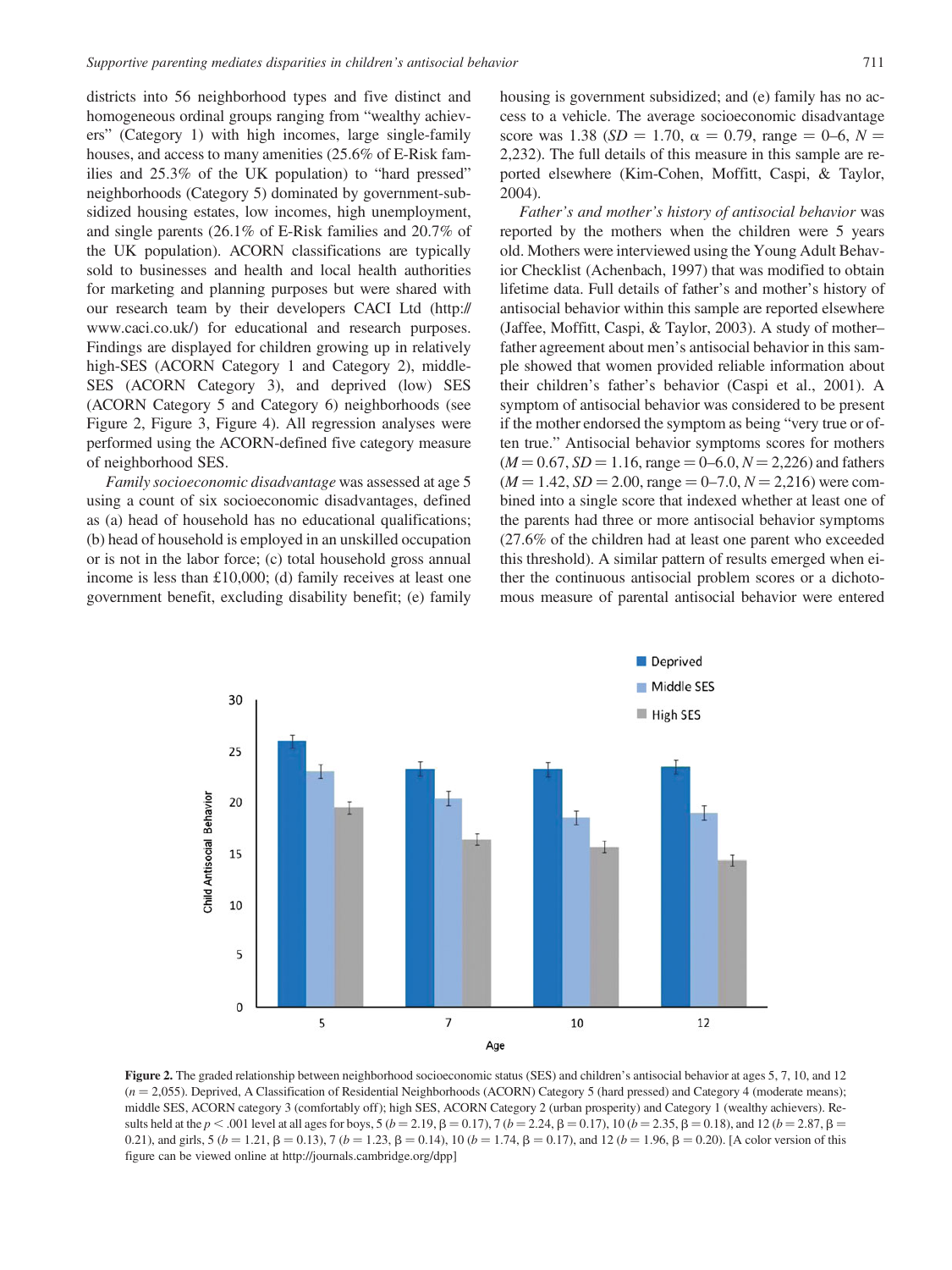

**Figure 3.** Neighborhood socioeconomic disparities in children's antisocial behavior increase across childhood ( $n = 2.138$ ). Deprived, A Classification of Residential Neighborhoods (ACORN) Category 5 (hard pressed) and Category 4 (moderate means); middle socioeconomic status (SES), ACORN Category 3 (comfortably off); high SES, ACORN Category 2 (urban prosperity) and Category 1 (wealthy achievers). Cohen d: 0.2 = small,  $0.5$  = medium,  $0.8$  = large. Model fit:  $\chi^2$  = 6.03,  $df$  = 8, comparative fit index = 1.00, root mean square error of approximation = 0.00 (0.00–0.03), standardized root mean square residual = 0.01. [A color version of this figure can be viewed online at http://journals.cambridge.org/dpp]

into the models. For the ease of presentation, results are presented for the dichotomous measure only.

Family history of mental health problems was assessed at age 12 by asking the mother to report on her own mental health history and the mental health history of her biological mother, biological father, biological sisters, biological brothers, as well as the twins' biological father. Mothers were asked to report if anyone on the aforementioned list experienced difficulties with substance-use problems, alcohol problems, depression, psychosis, and suicide attempts (Milne et al., 2008; Weissman et al., 2000). The mental health history items comprised four items of substance use derived from the short Michigan Alcoholism Screening Test (Selzer, Vinokur, & Vanrooijen, 1975) and the Drug Abuse Screening Test (Skinner, 1982) and one each on problems with drinking and drugs derived from the Family History Screen (FHS; Weissman et al., 2000); five items on depression derived from the FHS; one item on suicide ideation derived from the FHS; and two items asking about hospitalization and treatment for "other" mental health disorders. For each of the four domains (substance, depression, suicide, other), family members were considered to have a positive history if any items within that domain were answered positively and a negative history otherwise. For the purposes of our analyses, we calculated the proportion of family members with a positive history of *any disorder*. The average proportion of family members with a history of mental health problems was .37  $(SD = .27, \text{range} = 0-1.0, N = 2,138).$ 

Physical child maltreatment was assessed separately for each twin at ages 5, 7, and 10 by interviewing mothers with the standardized clinical interview protocol from the Multi-Site Child Development Project (Dodge, Pettit, Bates, & Valente,  $1995$ ).<sup>1</sup> Full details of the child physical maltreatment measure within this sample are reported elsewhere (Jaffee, Caspi, Moffitt, & Taylor, 2004). Examples of such maltreat-

<sup>1.</sup> The interview protocol was designed to enhance mothers' comfort with reporting valid child maltreatment information, while also meeting researchers' legal and ethical responsibilities for reporting. Under the 1989 UK Children's Act, our responsibility was to secure intervention if maltreatment was current and ongoing. Such intervention on behalf of E-Risk families was carried out with parental cooperation in all but one case.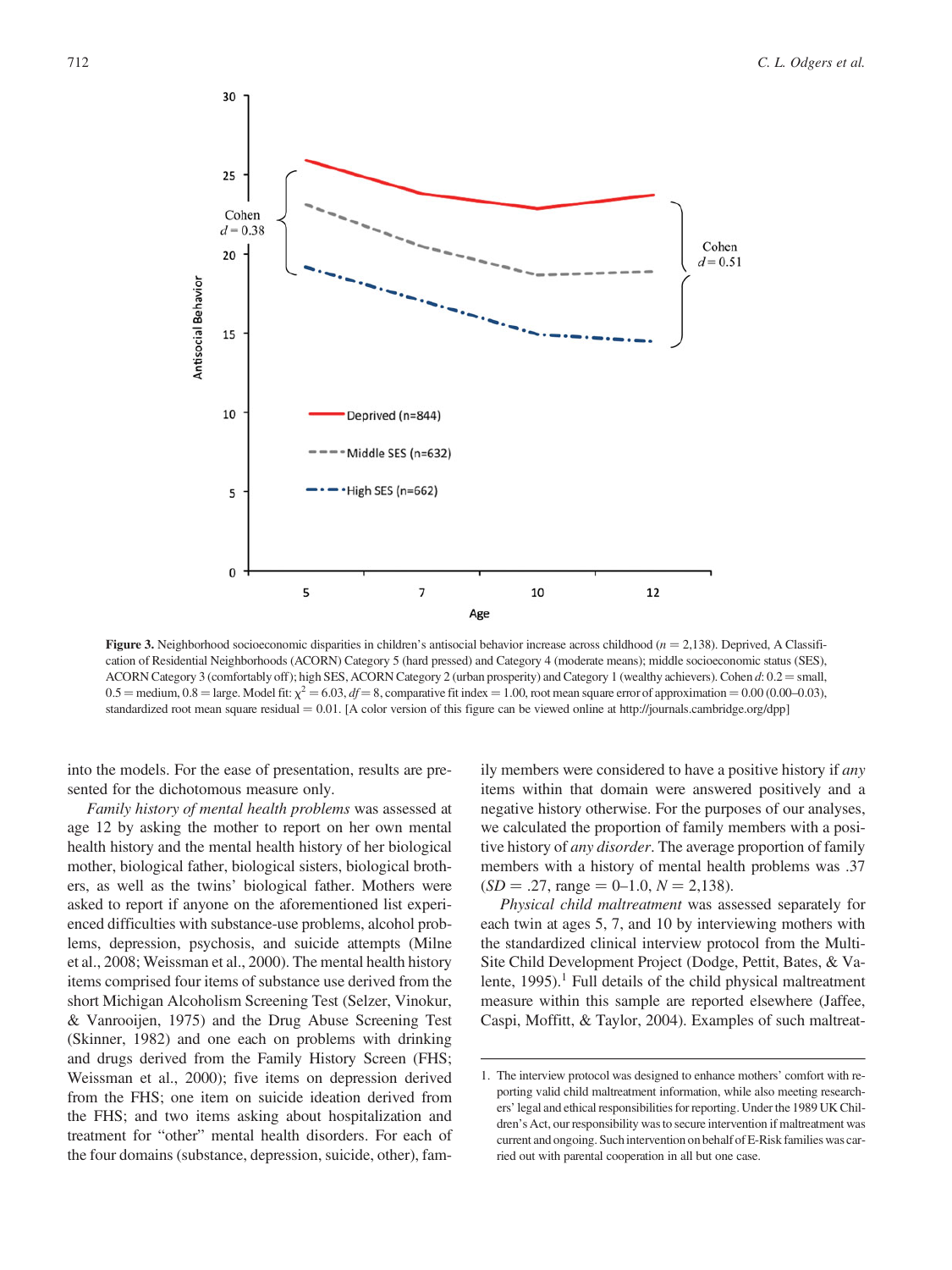

Figure 4. Neighborhood-level socioeconomic disparities in antisocial behavior increase across childhood for boys and girls. Model fit for sixgroup latent basis model:  $\chi^2 = 22.19$ ,  $df = 18$ , root mean square error of approximation = 0.02 (0.00–0.05), comparative fit index = 1.00, standardized root mean square residual = 0.03. Cohen d:  $0.2$  = small,  $0.5$  = medium,  $0.8$  = large. SES, socioeconomic status. [A color version of this figure can be viewed online at http://journals.cambridge.org/dpp]

ment included being the victim of adjudicated assault by a teenaged sibling, being burned with matches, injuries (e.g., fractures) from neglectful or abusive parental care, and/or formal registration with a social-services child protection team for physical abuse  $(0 = no \, \text{harm}, 1 = \text{probable} \, \text{harm},$  $2 =$  definite harm). Prior to age 10, there was no evidence of harm for 80.3% of the sample, probable harm for 15.2% of the sample, and definite harm for 4.5% of the sample. Similar results were reported for both the three category and dichotomous classification of physical harm (no harm vs. probable/definite harm).

Adult domestic violence was assessed by the Conflict Tactics Scale (Straus, 1990), inquiring about 12 acts of physical violence (e.g., kicking a partner, threatening a partner with a knife). Mothers were asked about their own violence toward any partner and about partners' violence toward them. The physical violence acts reported at the ages of 5, 7, and 10 were summed to yield a measure of cumulative exposure to domestic violence. The internal consistency reliability of

the physical abuse scale was .89. Full details of the adult domestic violence measure in this sample are reported elsewhere (Koenen, Moffitt, Caspi, Taylor, & Purcell, 2003). As previously shown, interpartner agreement about abuse perpetration is substantial, with latent correlations between perpetrator and victim reports of perpetration ranging from .71 to .83 (Moffitt et al., 1997).

Maternal warmth was assessed at age 10 using a 5-min speech sample from the mother to elicit expressed emotion about each child. Trained interviewers asked caregivers to describe each of their children ("For the next 5 minutes, I would like you to describe [child] to me; what is [child] like?"). The mother was encouraged to talk freely with few interruptions. However, if the mother found this difficult, the interviewer could aid the mother with a series of semistructured probes, such as "In what ways would you like [child] to be different?" Interviews about each twin were separated in time by approximately 90 min. All interviews were audiotaped with the mother's consent. Two trained raters coded the audiotapes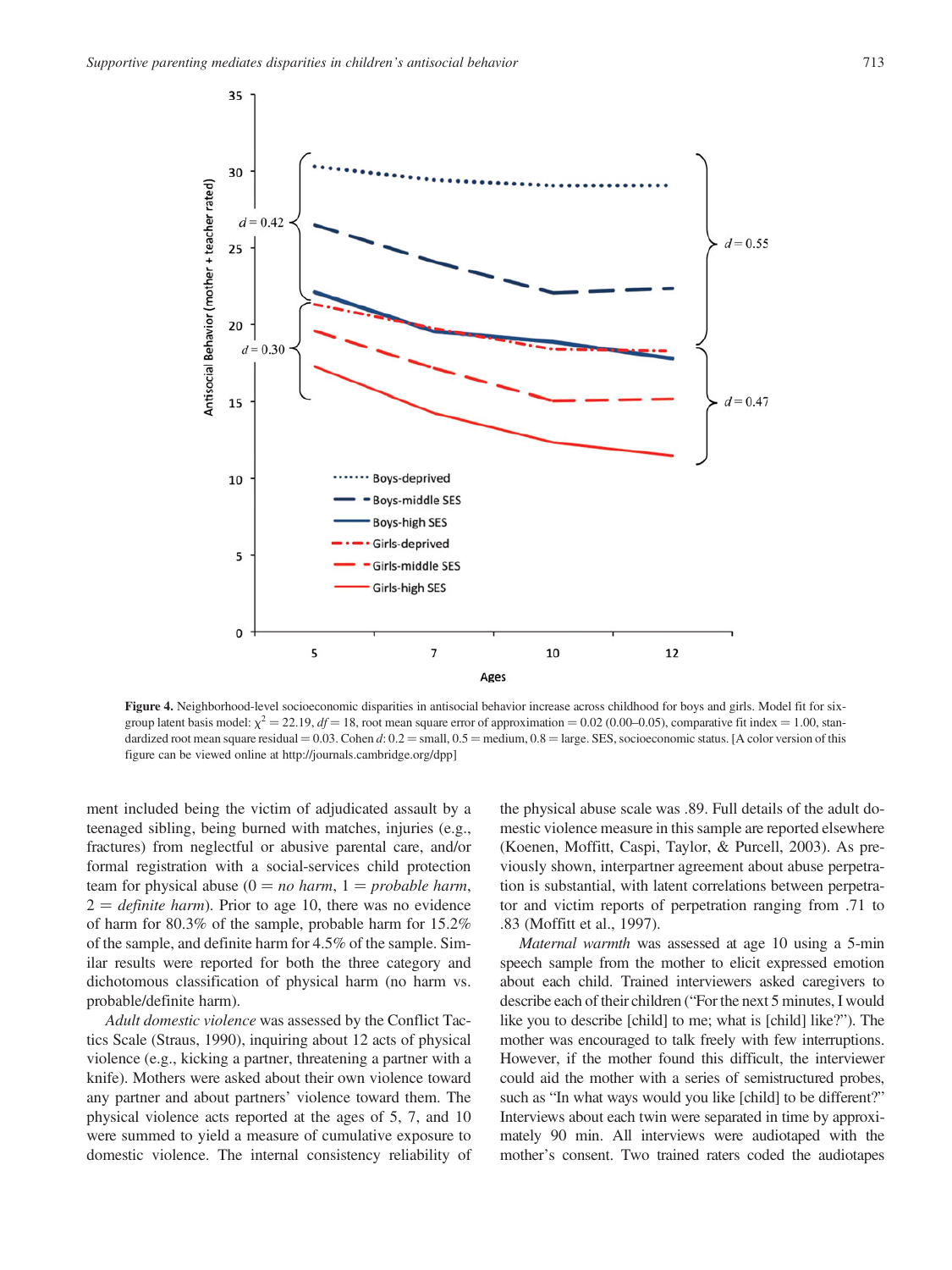(interrater reliability  $= .90$ ) A full description of the procedure is detailed elsewhere (Caspi et al., 2004). Maternal warmth was a global measure of the entire speech sample that captured the warmth expressed about the child during the speech and was coded on 6-point scale, ranging from high warmth (5) and moderately high warmth (4) to very little warmth (1) or no warmth (0). The average maternal warmth score was  $3.67$  ( $SD = 0.91$ , range  $= 0-5$ ,  $N = 2,100$ ).

Parental monitoring was assessed at age 10 by asking the mother to report on how closely she monitors her child's behavior when the child is away from home. Ten items were adapted from Stattin and Kerr's (2000) Monitoring and Supervision Questionnaire to capture whether the mother knew the friends the child hangs out with, where they go in their spare time, how they spend their money, what type of homework the child has, when the child has tests or projects, and how the child performs in different subjects. Mothers also reported on whether the child needs permission to leave home, needs permission before deciding what to do on the weekend, reports on where and who they are going out with, and reports on what they did when they return home  $(0 = no, never, 1 = sometimes, 2 = yes, always).$  The average parental monitoring score was 18.77 ( $SD = 0.91$ , range  $= 0 20, \alpha = 0.75, N = 2,136.$ 

### Statistical analyses

Our analyses proceeded in four steps. First, we tested whether there was a graded relationship between neighborhood SES and children's antisocial behavior at each assessment age within a regression framework. Second, children's developmental course of antisocial behavior between the ages of 5 and 12 was estimated using latent growth curve models (LGCMs). LGCMs map interindividual differences in intraindividual change over time and provide a means of aggregating repeated measures into relatively few parameters, such as estimates of the average rate of growth and variability in development over time (Bollen & Curran, 2006). LGCMs are now commonly applied in developmental research (Kim & Cicchetti, 2006) and offer the opportunity to test whether the developmental course of antisocial behavior differs across subpopulations. Multiple-group LGCMs were used to test (a) whether children growing up in deprived versus more affluent neighborhoods exhibited a slower rate of decline in antisocial behavior across childhood, (b) whether socioeconomically related disparities in children's antisocial behavior increased between the ages of 5 and 12, and (c) whether boys and girls followed a different developmental course of antisocial behavior depending on the type of neighborhood that they were living in.

Third, a series of conditional structural equation models (SEM) were applied to test whether the effect of neighborhood-level SES on children's antisocial behavior (levels and rate of change) held after controlling for family-level factors, including family SES, family history of mental health problems, parental history of antisocial behavior, and child exposure to domestic violence and physical harm.

Fourth, we tested whether the effects of neighborhood SES on children's antisocial behavior were mediated by parental monitoring and maternal warmth, two indicators of supportive parenting that are believed to play a role in the transmission of the effects of neighborhood poverty on children's behavior. Using procedures outlined by MacKinnon, Fairchild, and Fritz (2007), the direct and indirect effects of neighborhood deprivation on children's levels of antisocial behavior were estimated within an SEM framework.

All models were fitted in Mplus Version 6.1 (Muthén  $\&$ Muthén, 1998–2008) using maximum likelihood estimation. Missing data were handled through the full information maximum likelihood procedure (Raykov, 2005) and presented a minimal threat to the results because of high retention rates in the E-Risk Study  $(>\frac{95}{%}$  response rate across occasions). Statistical analyses were complicated because the E-Risk Study contained two children from each family. Therefore, the COMPLEX option in Mplus was used to compute adjusted standard error estimates and correct for the nonindependence of observations because the children in our study were nested within families.

#### Results

Is the neighborhood-SES gradient in children's antisocial behavior observed by age 5? Does neighborhood SES influence children's antisocial behavior more strongly over time?

A graded relationship between neighborhood SES and children's antisocial behavior was observed at ages  $5 (b =$ 1.78,  $\beta = 0.15$ ,  $p < .001$ ), 7 ( $b = 1.82$ ,  $\beta = 0.16$ ,  $p <$ .001), 10 ( $b = 2.16$ ,  $\beta = 0.18$ ,  $p < .001$ ), and 12 ( $b =$ 2.51,  $\beta = 0.21$ ,  $p < .001$ ). A three-group classification of neighborhood context is presented in Figure 2. It contrasts the levels of antisocial behavior among children growing up in relatively affluent (ACORN Category 1 and Category 2), middle- (ACORN Category 3), and deprived (ACORN Category 4 and Category 5) SES neighborhoods. Differences between children living in each type of neighborhood were significant at the  $p < .001$  level and were observed across each of the neighborhood SES categories at each age.

As shown in Figure 3, the gap between children living in deprived versus more affluent neighborhoods widened across childhood. Between the ages of 5 and 12, the standardized mean difference in children's levels of antisocial behavior across deprived versus more affluent neighborhoods increased from  $d = 0.38$  to 0.51. A multiple-group LGCM demonstrated a significant degradation in fit when either the initial levels  $(\Delta \chi^2 = 31.4/\Delta df = 1, p < .001)$  or the rate of change over time ( $\Delta \chi^2 = 5.4/\Delta df = 1, p < .05$ ) in antisocial behavior were constrained to be equal across low- versus high-SES neighborhoods. Children living in high-SES neighborhoods experienced a steeper decline in antisocial behavior (standardized slope estimate  $= -0.50, p < .001$ ) when compared with children growing up in deprived neighborhoods (standardized slope estimate  $= -0.15$ ,  $p < .001$ ).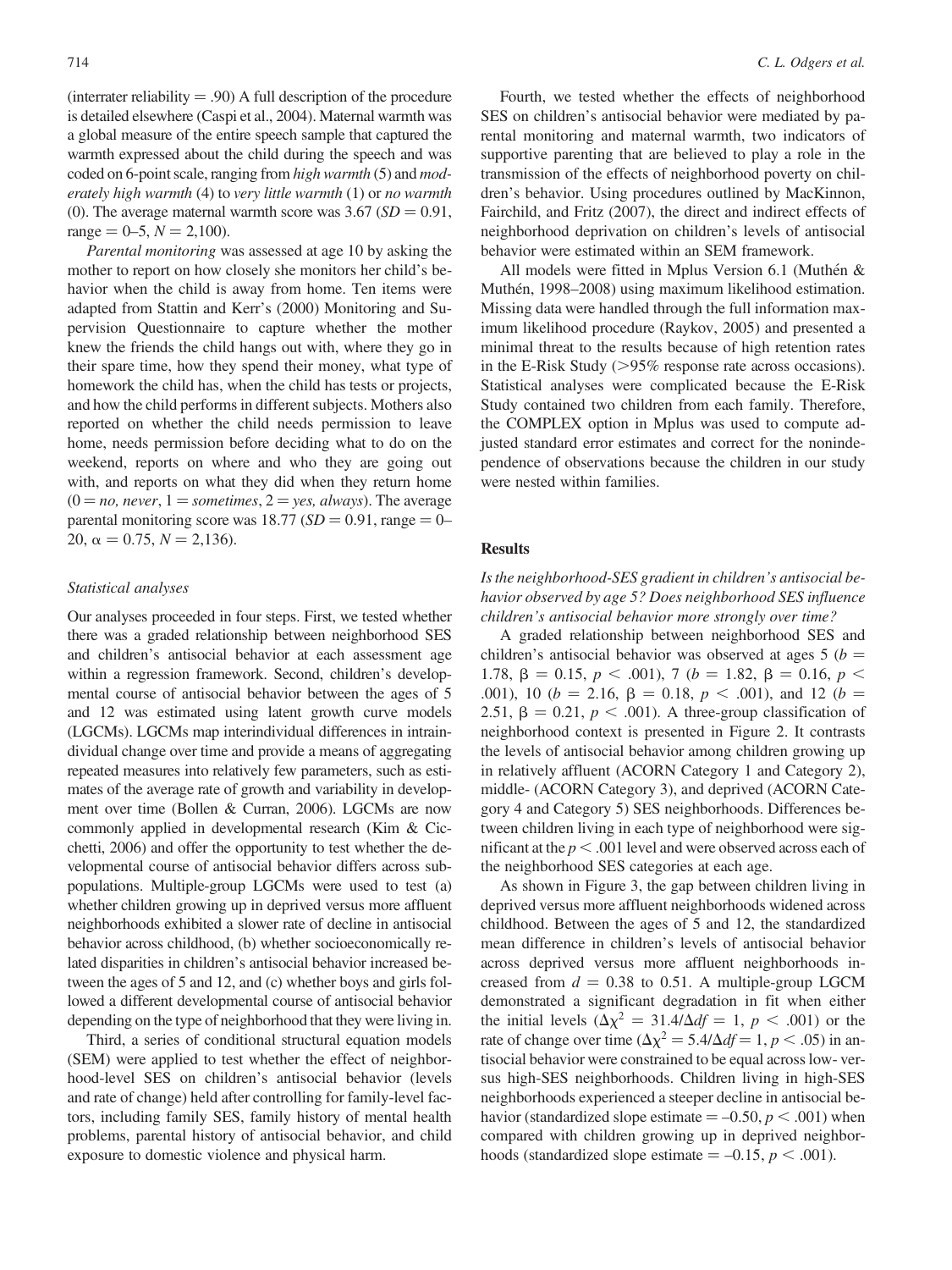The developmental trajectories of antisocial behavior were also estimated separately for males and females living in deprived versus more affluent neighborhoods using a latent basis growth curve model. $<sup>2</sup>$  The results from a multiple group model</sup> are presented in Figure 4 and they illustrate three main findings. First, socioeconomic disparities in children's antisocial behavior widened for both males and females between the ages of 5 and 12, with an increase in the standardized mean difference in antisocial behavior between children in deprived versus more affluent neighborhoods increasing from 0.42 to 0.55 among males (43% increase in the mean differences in children's antisocial behavior between neighborhoods over time) and from 0.30 to 0.47 among females (57% increase in the mean differences in children's antisocial behavior between neighborhoods over time).

Second, males growing up in deprived neighborhoods were the only subgroup who did not experience a significant decline in antisocial behavior. The estimated amount of change between the ages of 5 and 12 was not significantly different than zero (estimate  $= -1.23$ ,  $p = .28$ ), and constraining the amount of change among boys in deprived neighborhoods to equal zero did not result in a significant change in the overall model fit ( $\Delta \chi^2 = 1.51/\Delta df = 1$ ). Thus, on average, boys in deprived neighborhoods did not experience the expected decline in antisocial behavior across childhood. Third, all five of the remaining groups demonstrated significant reductions in antisocial behavior across time, with girls in deprived and boys in high-SES neighborhoods following an indistinguishable pattern of antisocial behavior between the ages of 5 and 12.

Do the effects of neighborhood SES on children's antisocial behavior hold after controlling for more proximal familylevel factors? Does supportive parenting mediate the influence of neighborhood SES on children's antisocial behavior?

Table 2 and Table 3 report the results from a series of conditional SEMs predicting children's levels of antisocial behavior (Table 2) and their rate of change in antisocial behavior across the ages of 5 and 12 (Table 3). The results presented in Table 2 were derived from a conditional LGCM with the intercept centered at age 12 to estimate the effect of neighborhood deprivation at the age where the effects of neighborhood deprivation on children appeared to be the strongest. Table 2 illustrates three main findings.

First, the unconditional effect of neighborhood deprivation on children's antisocial behavior at age 12 was significant and substantial (standardized coefficient  $= 0.23$ ,  $p =$ .001, Model 1). Second, the effects of neighborhood deprivation on children's levels of antisocial behavior remained after controlling for sex (Model 2) as well as family SES, parental

<sup>2.</sup> The growth curve was specified by setting the growth factor loadings for the initial assessment (age 5) equal to zero and the final assessment (age 12) equal to one, with the loadings for ages 7 and 10 freely estimated to provide the percentage of growth that occurred between each assessment point. This model is referred to as a "latent basis" model (Ram & Grimm, 2007), and it serves to describe both the functional form of development and the amount of change in antisocial behavior between the ages of 5 and 12 years.

|                | 36% of the variance |                                     |                               | 23% of variance |                                                                                                                                                    |                | 12% of variance              |             |       | 6% of variance |                                | Model $R^2$ (intercept) |
|----------------|---------------------|-------------------------------------|-------------------------------|-----------------|----------------------------------------------------------------------------------------------------------------------------------------------------|----------------|------------------------------|-------------|-------|----------------|--------------------------------|-------------------------|
| $-001$         | $-0.25$             | $-4.38(0.49)$                       |                               |                 |                                                                                                                                                    |                |                              |             |       |                |                                | Monitoring<br>Warmth    |
| 100:           | $-0.25$             | $-1.84(0.23)$                       |                               |                 |                                                                                                                                                    |                |                              |             |       |                |                                | Child harm              |
| $-001$         | 0.09<br>0.14        | 0.51(0.21)<br>4.19 (1.12)           | $-001$<br>$\ddot{\mathbf{5}}$ | 0.08<br>0.17    | $\begin{array}{c} 6.99 & (0.90) \\ 1.46 & (0.38) \\ 2.81 & (1.24) \\ 5.74 & (1.92) \\ 6.44 & (0.21) \\ 6.44 & (0.21) \\ 5.08 & (1.20) \end{array}$ |                |                              |             |       |                |                                | Dom. violence           |
| 8855           | 0.08                |                                     | .003                          | 0.10            |                                                                                                                                                    |                |                              |             |       |                |                                | Family history          |
|                | 0.08                | 2.74 (1.17)<br>4.68 (1.80)          | $\ddot{\mathrm{S}}$           | 0.08            |                                                                                                                                                    |                |                              |             |       |                |                                | Parental ASB            |
|                | 0.07                | 0.67(0.35)                          | $-001$                        | 0.16            |                                                                                                                                                    |                |                              |             |       |                |                                | Family SES              |
| $\ddot{0}0$    | 0.19                | 6.07(0.84)                          | 100                           | 0.22            |                                                                                                                                                    | 5001           | 0.25                         | 8.05 (0.94) |       |                |                                | Sex                     |
| $\overline{c}$ | 0.03                | 0.38(0.31)                          | .004                          | 0.08            | 0.96(0.33)                                                                                                                                         | $-0.001$       | 0.22                         | 2.36(0.29)  | 5.001 | 0.23           | 2.48(0.30)                     | Neighborhood SES        |
|                | St. Est.            | Est. (SE)                           | $\overline{a}$                | St. Est.        | Est. (SE)                                                                                                                                          | $\overline{a}$ | St. Est.                     | Est. (SE)   |       | St. Est.       | Est. (SE)                      |                         |
|                | SES?                | mediate the effects of neighborhood |                               | Level Risk      | Model 3: Controlling for Family-                                                                                                                   |                | Model 2: Controlling for Sex |             |       |                | Model 1: Neighborhood SES Only |                         |
|                |                     | Model 4: Can supportive parenting   |                               |                 |                                                                                                                                                    |                |                              |             |       |                |                                |                         |
|                |                     |                                     |                               |                 |                                                                                                                                                    |                |                              |             |       |                |                                |                         |

Table 2. Estimates from conditional SEMs predicting children's levels of ASB at age 12

Table 2. Estimates from conditional SEMs predicting children's levels of ASB at age 12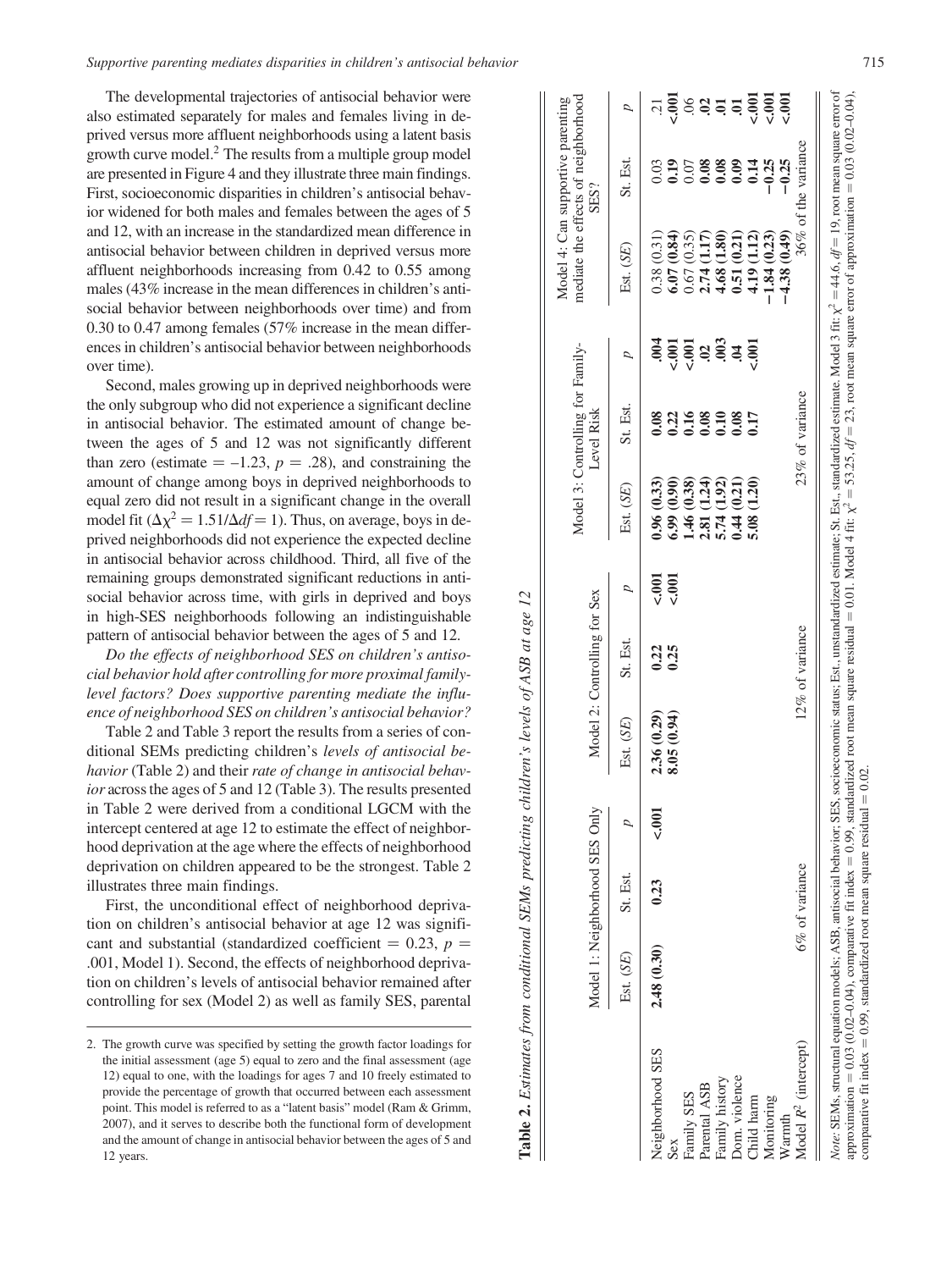|                                                                                                                                                              | Model 1: Neighborhood SES Only |                |      |            | Model 2: Controlling for Sex |                | Model 3: Controlling for Family- | Level Risk      |                | mediate the effects of neighborhood<br>Model 4: Can supportive parenting | SES?               |                |
|--------------------------------------------------------------------------------------------------------------------------------------------------------------|--------------------------------|----------------|------|------------|------------------------------|----------------|----------------------------------|-----------------|----------------|--------------------------------------------------------------------------|--------------------|----------------|
|                                                                                                                                                              | Est. (SE)                      | St. Est.       |      | Est. (SE)  | St. Est.                     | $\overline{a}$ | Est. (SE)                        | St. Est.        |                | Est. (SE)                                                                | St. Est.           |                |
| Neighborhood SES                                                                                                                                             | 0.11(0.04)                     | 0.10           | .003 | 0.11(0.04) | 0.10                         | .004           | 0.11(0.04)                       |                 |                | 0.07(0.04)                                                               | 0.06               |                |
| sec                                                                                                                                                          |                                |                |      | 0.16(0.12) | 0.05                         | 18             | 0.11(0.12)                       |                 | 35             | 0.05(0.12)                                                               | 0.02               |                |
| Family SES                                                                                                                                                   |                                |                |      |            |                              |                | 0.04(0.05)                       | $233$<br>$-0.5$ | 47             | $-0.01(0.05)$                                                            | $-0.01$            | $rac{88}{88}$  |
| Parental ASB                                                                                                                                                 |                                |                |      |            |                              |                | $-0.29(0.16)$                    | $-0.08$         | $\overline{0}$ | $-0.30(0.16)$                                                            | $-0.09$            |                |
| Family history                                                                                                                                               |                                |                |      |            |                              |                | $-0.19(0.24)$                    |                 | ਚ              | $-0.31(0.24)$                                                            | $-0.05$            | $\ddot{=}$     |
| Dom. violence                                                                                                                                                |                                |                |      |            |                              |                | 0.02(0.03)                       | 0.03            | $\ddot{54}$    | 0.03(0.03)                                                               | 0.04               | 39             |
| Child harm                                                                                                                                                   |                                |                |      |            |                              |                | $-0.15(0.14)$                    | $-0.05$         |                | $-0.21(0.14)$                                                            | $-0.07$            | $\frac{13}{2}$ |
| Monitoring                                                                                                                                                   |                                |                |      |            |                              |                |                                  |                 |                | $-0.13(0.03)$                                                            | $-0.17$            | <b>SS:</b>     |
| <b>Warnth</b>                                                                                                                                                |                                |                |      |            |                              |                |                                  |                 |                | $-0.24(0.07)$                                                            | $-0.13$            | <u>S</u>       |
| Model $R^2$ (slope)                                                                                                                                          |                                | 1% of variance |      |            | 1% of variance               |                |                                  | 2% of variance  |                |                                                                          | 7% of the variance |                |
| Note: SEMs, structural equation models; ASB, antisocial behavior; SES, socioeconomic status; Est., unstandardized estimate; St. Est., standardized estimate. |                                |                |      |            |                              |                |                                  |                 |                |                                                                          |                    |                |

antisocial behavior, family history of mental health problems, exposure to domestic violence, and child harm (standardized coefficient =  $0.08$ ,  $p = .01$ , Model 3). Together these variables accounted for 23% of the variation in children's behavior at age 12.

Third, our findings provided evidence that supportive parenting mediated the persistent effects of neighborhood- and family-level deprivation on children's levels of antisocial behavior. Once maternal warmth and parental monitoring were entered into the model, the effects of both neighborhoodand family-level socioeconomic deprivation on children's antisocial behavior became nonsignificant (Model 4). Meditational models fit within an SEM framework also revealed significant indirect effects of neighborhood deprivation on antisocial behavior via both parental monitoring and maternal warmth (total effect = 1.43, standardized =  $0.14, p < .001$ ; total indirect effect = 0.99, standardized = 0.10,  $p < .001$ ; specific indirect pathway via parental monitoring  $= 0.047$ ,  $p <$ .001; specific indirect pathway via maternal warmth = 0.052,  $p < .011$ ) alongside a nonsignificant direct effect of neighborhood SES on child antisocial behavior. In other words, supportive parenting practices completely mediated the effects of neighborhood deprivation on children's levels of antisocial behavior. Together the neighborhood- and family-level factors included in Model 4 accounted for 36% of the variation in children's antisocial behavior at age 12.

Table 3 presents the coefficients from the conditional LGCAs predicting the rate of change in antisocial behavior across the ages of 5 and 12. The findings detailed in Table 3 illustrate two main points. First, even though it is notoriously difficult to predict differences in how children change over time, neighborhood deprivation predicted the rate of change in antisocial behavior across the ages of 5 and 12 (standardized coefficient  $= 0.10$ ,  $p = .003$ , Model 1). That is, as the level of deprivation in the neighborhood increased, the rate of change (improvement) in antisocial behavior slowed. The influence of neighborhood deprivation on children's rate of change in antisocial behavior also held after controlling for sex and family-level risk factors (Model 3). Second, supportive parenting practices completely mediated the influence of neighborhood deprivation on children's rate of change over time. Follow-up analyses revealed a significant indirect effect of neighborhood deprivation on children's rate of change in antisocial behavior over time through both parental monitoring and maternal warmth (total effect = 0.14, standardized = 0.13,  $p = .002$ ; total indirect effect = 0.06, standardized = 0.06,  $p < .001$ ; specific indirect pathway via parental monitoring  $= 0.03, p = .001$ ; specific indirect pathway via maternal warmth  $= 0.03$ ,  $p = .003$ ) alongside a nonsignificant direct effect of neighborhood SES on the rate of change in child antisocial behavior.

## Discussion

The World Health Organization Commission on Social Determinants of Health (2008) concluded that a child born in

Table 3. Estimates from conditional SEMs predicting rate of change in children's ASB between 5 and 12 years

Estimates from conditional SEMs predicting rate of change in children's ASB between 5 and 12 years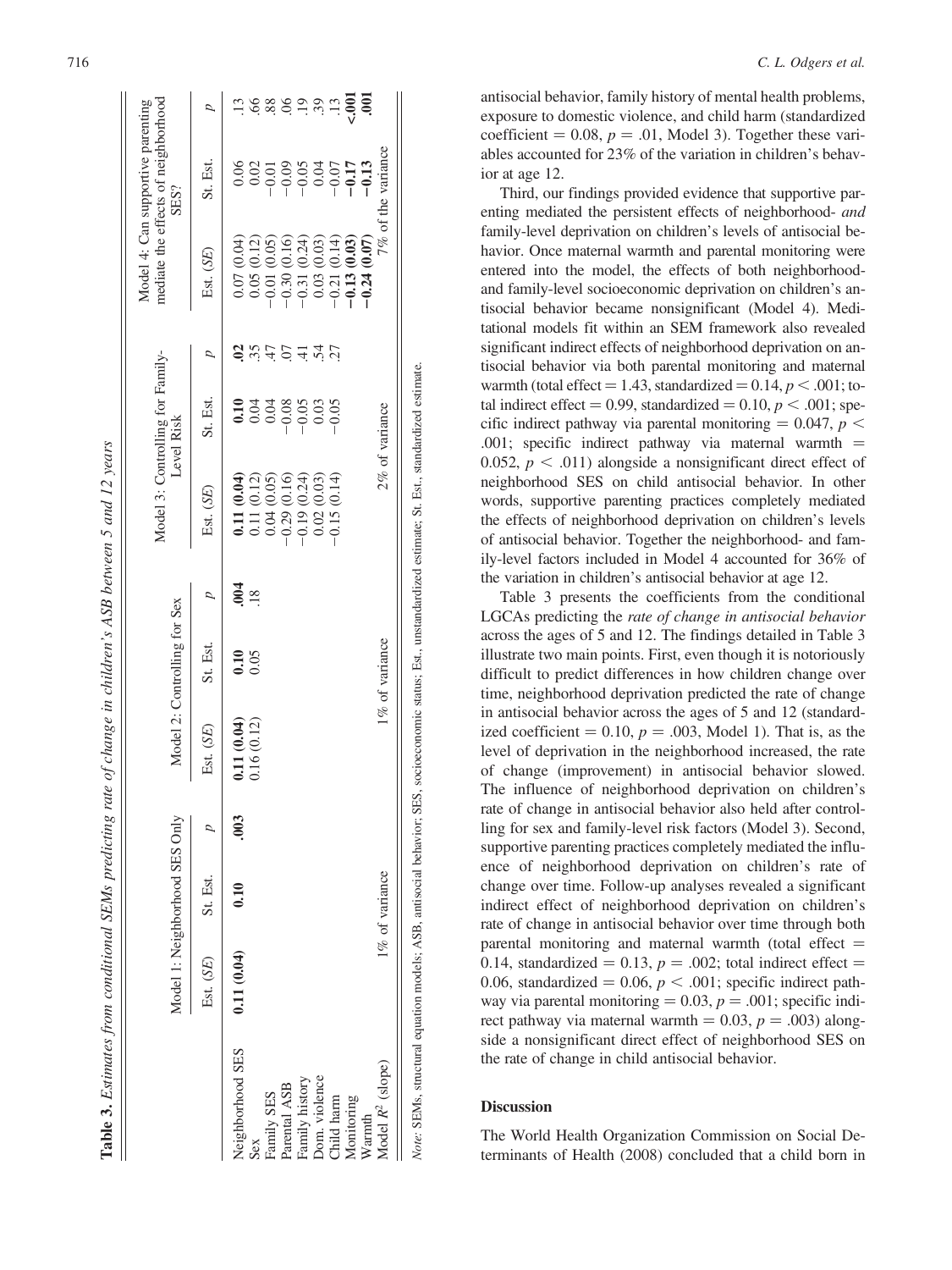a poor neighborhood can expect to die sooner and spend more of his life afflicted with a disability than if he was born into relative affluence. The results of our study augment this narrative by illustrating that by the time a child from a poor versus affluent neighborhood enters school he will be more likely to exhibit antisocial behavior and is expected to fall further behind on this marker of well-being as he approaches adolescence. This paper adds to the growing body of research tracing the effects of poverty on children's lives in three main ways.

First, we provided evidence that there is a graded relationship between neighborhood SES and children's antisocial behavior that can be observed as early as age 5, was observed across each of the assessment ages, and increased across childhood for both boys and girls. By age 12, the standardized mean difference in children's levels of antisocial behavior across deprived versus more affluent neighborhoods approached the size of one of our best and most robust predictors of antisocial behavior: sex (Cohen  $d = 0.51$  when comparing children growing up in deprived vs. more affluent neighborhoods in comparison to Cohen  $d = 0.53$  when comparing antisocial behavior among boys vs. girls). Moreover, the pattern of increasing neighborhood-level socioeconomic disparities in antisocial behavior held for both boys and girls.

We also found that boys in deprived neighborhoods were the only group who was not experiencing the expected decline in antisocial behavior across childhood. In contrast, girls in deprived neighborhoods were following the normative pattern of decline and mirrored the developmental trajectory of boys in high-SES neighborhoods with respect to both their initial levels of antisocial behavior and their rate of change (improvement) in antisocial behavior across childhood (see Figure 4). Overall, our examination of the developmental course of antisocial behavior across neighborhood types is consistent with theories suggesting that neighborhood effects on child outcomes are likely to increase with age and provide yet another piece of evidence that boys growing up in deprived neighborhoods may be the most likely to follow an early onset and persistent course of antisocial behavior. The failure of boys growing up in deprived neighborhoods to exhibit signs of improvement in antisocial behavior is especially troubling because a persistent course of early antisocial behavior has been linked to a wide range of later problems (Moffitt et al., 2002; Odgers et al., 2008).

Second, neighborhood deprivation continued to predict differences in children's developmental course of antisocial behavior across childhood even after controlling for family-level factors. Questions regarding whether social selection (the type of people who live in certain neighborhoods) versus social causation (the effects of neighborhood factors per se) is responsible for observed relationships between environmental risks and behavior are pervasive throughout much of social science (Rutter, 2003). Although it is possible that unmeasured influences are confounding our findings, we were able to control for many of the factors that are believed to influence both the types of neighborhoods that families are able to live in and the develop-

ment of children's antisocial behavior. In doing so, we provide evidence that the effect of neighborhood SES on children's antisocial behavior is robust to many of the "usual suspects," including family SES, parental antisocial behavior, family history of mental health problems, exposure to domestic violence, and child harm. Even after accounting for these more proximal risk factors, neighborhood-level SES continued to predict children's levels of antisocial behavior as well as the rate of change in antisocial behavior across time. More specially, as the amount of deprivation in the local neighborhood increased, children exhibited higher levels of antisocial behavior and a slower decline in antisocial behavior between the ages of 5 and 12 years.

Fourth, we asked whether supportive parenting practices, such as parental monitoring and maternal warmth, could mediate the persisting effects of neighborhood deprivation on children's antisocial behavior. We focused on supportive parenting practices because they have been shown to be responsive to neighborhood conditions, consistently emerge as predictors of children's antisocial behavior, and are often targeted by early childhood intervention programs within low-income communities (e.g., Nurse–Family Partnership and Triple-P Parenting). Our findings demonstrate that maternal warmth and high levels of parental monitoring completely mediated the effects of neighborhood- and family-level deprivation on children's developmental course of antisocial behavior. Moreover, even though differences in how children change over time are notoriously difficult to predict, maternal warmth and parental monitoring were able to explain 7% of the variation in how quickly children's antisocial behavior decreased, whereas other familylevel factors demonstrated no measurable effect.

The complete mediation of the effects of neighborhoodand family-level SES on children's levels and rate of change in antisocial behavior was encouraging because (a) prior intervention work has demonstrated that measurable changes in responsive parenting and maternal warmth are possible early in life (Landry, Smith, Swank, & Guttentag, 2008) and (b) among adolescents, changes in parental monitoring have been shown to mediate the effects of parent-based interventions on antisocial behavior and substance use (for a review, see Racz & McMahon, 2011). However, future research is required to understand how child behavior shapes the development of parental monitoring and other supportive parenting practices (Patrick, Snyder, & Schrepferman, 2005). The reciprocal nature of parenting practices and child behavior may be particularly important to consider among children exhibiting an early onset course of antisocial behavior (where child behavior is likely to evoke parental responses at an early age) and/or among children living in high-risk communities (where negative patterns of parent–child interactions may be amplified against a backdrop of a series of environmental stressors and pressures on both parents and children; Dishion & McMahon, 1998; Laird et al., 2003).

This study also had limitations. First, unmeasured factors may have confounded our estimates of neighborhood effects on children's antisocial behavior. We selected our control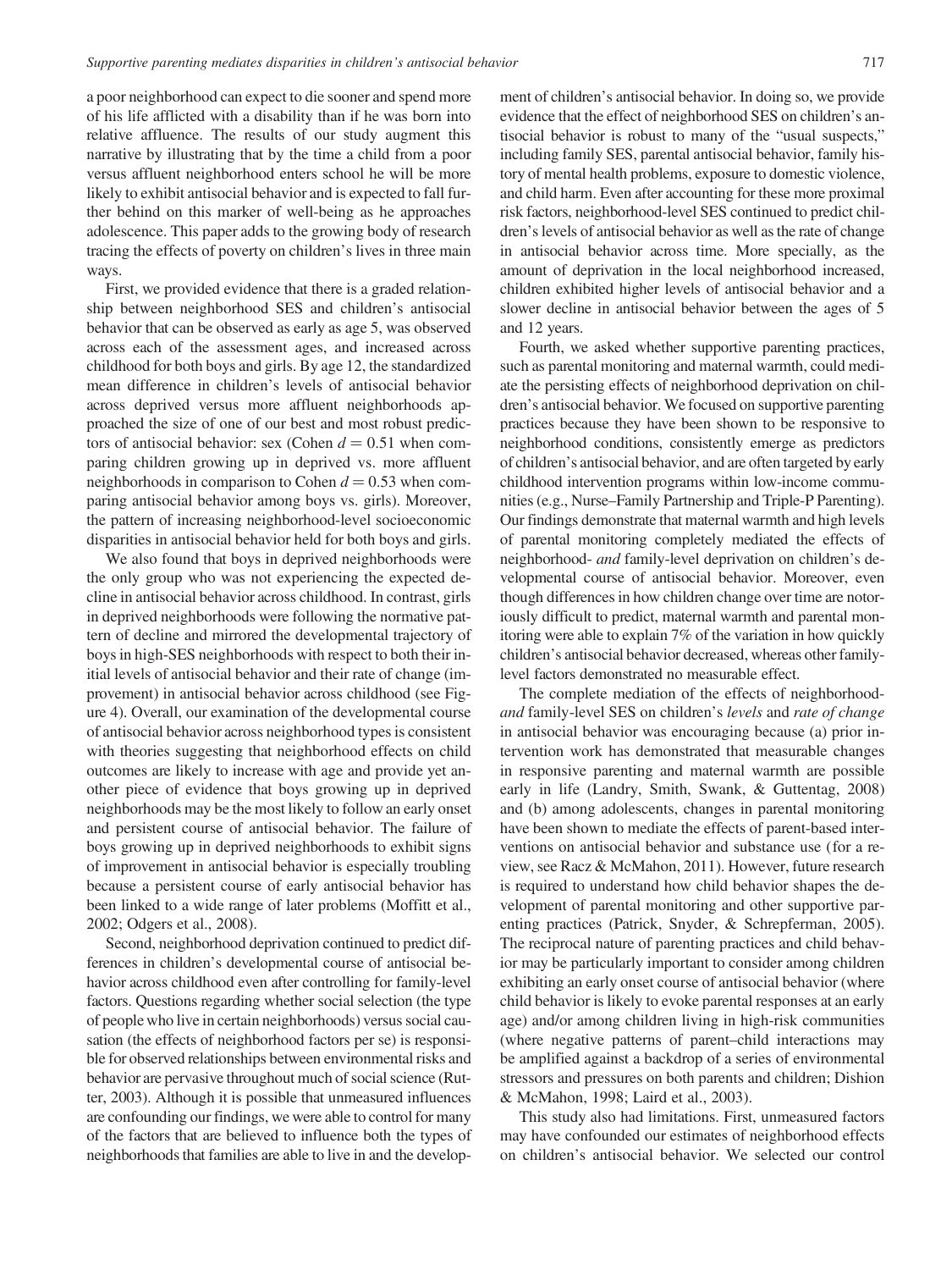variables to represent family-level factors that are most likely to influence neighborhood selection and children's antisocial behavior. Nonetheless, our finding that the effects of neighborhood SES on child antisocial behavior are robust to family-level risk factors may not hold with a broader set of controls. Second, the children in our sample were twins, and families with twins may experience unique pressures as parents struggle to meet the social and economic demands of caring for two children (Spillman, 1984). Although a number of studies have demonstrated that twins and singletons do not differ on their mean levels of behavioral problems (Gjone & Novik, 1995; Kendler, Martin, Heath, & Eaves, 1995; Moilanen et al., 1999; van den Oord, Koot, Boomsma, Verhulst, & Orlebeke, 1995) and that the association between neighborhood factors and children's mental health outcomes are similar across singleton versus twin samples (Kim-Cohen et al., 2004), replication of our findings in samples of singletons is required. Third, our definition of supportive parenting in this study was restricted to high levels of parental monitoring and maternal warmth. However, it is likely that other dimensions of supportive parenting, including consistent parenting and positive parent–child communication also play a role in mediating the effects of neighborhood- and familylevel deprivation. Fourth, we reported evidence consistent with a casual influence of parental monitoring on children's antisocial behavior. However, prior research has raised questions regarding whether high levels of parental monitoring simply reflect the willingness of certain children to disclose information (Kerr, Stattin, & Burk, 2010). Future research is required to isolate the key dimensions of supportive parenting and determine whether changes in either neighborhood conditions and/or supportive parenting practices can break the chain of influence from neighborhood SES to child outcomes. Fifth, statistical mediation can also be observed if the same reporter serves as the source of information for the predictor, mediator, and outcome at the same assessment point. In the current study we went to great lengths to integrate multiple informants (e.g., child and teacher for our outcome of antisocial behavior, census data for our predictor of neighborhood SES, and audiotapes coded via independent raters for maternal warmth). We also relied on assessments that were separated by multiple years. Nonetheless, we still cannot be certain that supportive parenting is the active pathway through which neighborhood effects are transmitted to children. Sixth, our age 12 assessment did not include comprehensive assessments of peer delinquency and, as such, did not allow for a fair test of the neighborhood to peer pathway. As we follow the cohort through adolescence we will have the ability to document the interplay between neighborhood-, family-, and peer-level factors. Seventh, given that less than 10% of our sample self-identified as belonging to an ethnic minority group, replication of our findings with ethnically diverse and non-British samples is required.

The implications of our findings for research and policy can be considered with these limitations in mind. Public health officials have long accepted that place matters when

trying to understand the origins, progression, and end points for chronic disease. However, social scientists have been slower to completely embrace the existence of place effects because much of the last 50 years of neighborhood effects research has been spent debating the merits of social causation versus social selection. In the end, most estimates of neighborhood effects on behavior and health are likely the product of forces related to both selection and causation (Jaffee, Strait, & Odgers, 2011). Notably, researchers are now beginning to move from the question of whether early insults and the conditions associated with economic deprivation are causal factors in children's lives to *how* and *when* these effects are transmitted to children. That is, researchers are beginning to trace how features of the neighborhood, such as air and noise quality as well as exposure to violence and other stressors, can "get under the skin" and influence health (Miller, Chen, & Cole, 2009). For example, Chen, Fisher, Bacharier, and Strunk (2003) have been testing whether children within low-SES neighborhoods differ in their biological profiles related to asthma, including immune and cortisol functioning. More recently, neuroscientists have begun to examine the ways in which specific brain structures and responsivity to stress differ between people living in urban versus rural settings (Lederbogen et al., 2011), and creative experimental paradigms are providing evidence that the presence of neighborhood features such as physical disorder may influence behavior (Keizer, Lindenberg, & Steg, 2008). As our interest in understanding how the neighborhoods in which we work, live, and play influence well-being across the life span continues to grow, we will need to continue to explore new and cost-effective ways of assessing the features of neighborhood settings that may influence child development. To this end, our team has been conducting virtual assessments of neighborhood settings using Google Street View, and we found that virtual neighborhood assessments may provide a cost-effective alternative to census derived data for capturing key features of neighborhood settings.

The fortunes of many children rise and fall with the resources available in their zip code. Economic inequalities between families are widening (Duncan & Murnane, 2011) and exposure to the adverse conditions associated with poverty early in life is believed to lay the foundations and independently contribute to growing inequalities in mental health, disease, and social status across the life span (for a review, see Cohen et al., 2010; Shonkoff, Boyce, & McEwen, 2009). Unfortunately, the harmful effects of poverty are likely to become even more pronounced in the coming years as programs supporting low-income and poor families are eliminated or scaled back in size. For example, the United Kingdom has been waging an aggressive war against child poverty since 1999 and, despite lifting over a half-million children out of poverty since that time, is currently facing the challenge of maintaining public commitment to ending child poverty by 2020 in the face of a global recession and shrinking national resources. In the United States, many cash-transfer programs and policies designed to redistribute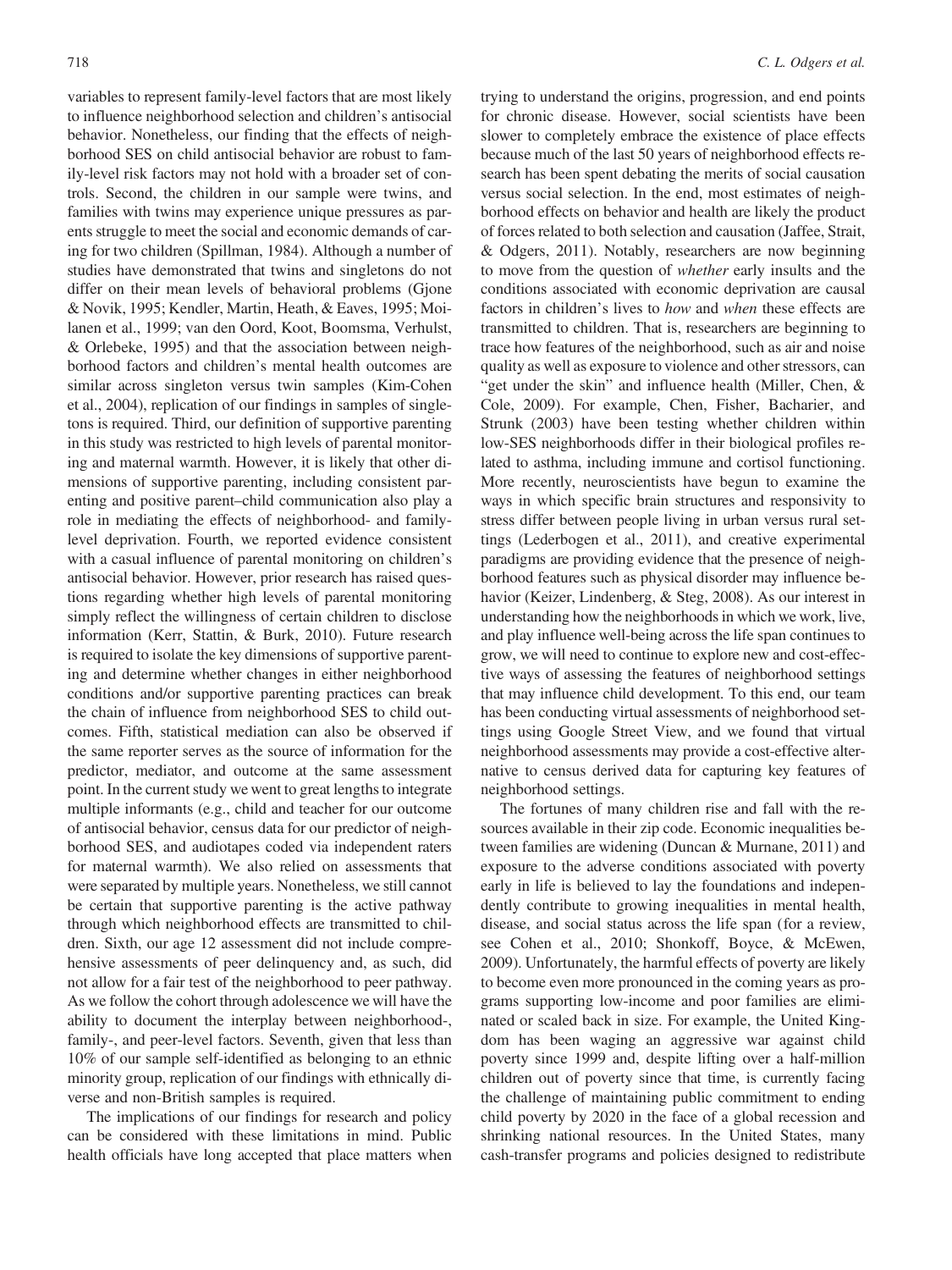wealth to children and families in need have been cut or are being met with increasing opposition (Couch, Smeeding, & Waldfogel, 2010).

The results of research on whether policies and programs designed to change the socioeconomic conditions of families would be effective are mixed. Creative natural experiments have demonstrated marked improvements in children's conduct problem symptoms when their family was lifted out of poverty (Costello, Compton, Keeler, & Angold, 2003). Yet, randomized housing experiments have generated mixed support regarding whether movement from a deprived neighborhood can reduce children's levels of behavioral problems (Kling, Ludwig, & Katz, 2005). Thus, even if the government offered everyone a "move to opportunity," it is not clear whether antisocial behavior among children living in deprived neighborhoods would be affected. What is becoming increasingly clear is that poverty is taking a significant toll on the lives of children and there is a need to identify malleable intervention targets to mediate the downstream effects of structural disadvantages. In this paper we identify two poten-

#### References

- Achenbach, T. M. (1991a). Manual for the Child Behavior Checklist/4–18 and 1991 profile. Burlington, VT: University of Vermont, Department of Psychiatry.
- Achenbach, T. M. (1991b). Manual for the Teacher Report Form and 1991 profile. Burlington, VT: University of Vermont, Department of Psychiatry.
- Achenbach, T. M. (1997). Manual for the Young Adult Self-Report and Young Adult Behavior Checklist. Burlington, VT: University of Vermont, Department of Psychiatry.
- Adler, N. E., & Ostrove, J. M. (1999). Socioeconomic status and health: What we know and what we don't. Annals of the New York Academy of Sciences, 896, 3–15.
- Adler, N. E., & Stewart, J. (2010). Health disparities across the lifespan: Meaning, methods, and mechanisms. Annals of the New York Academy of Sciences, 1186, 5–23.
- Bollen, K. A., & Curran, P. J. (2006). Latent curve models: A structural equation approach. Hoboken, NJ: Wiley.
- Bradley, R. H., & Corwyn, R. F. (2002). Socioeconomic status and child development. Annual Review of Psychology, 53, 371–399.
- Bradshaw, J. (2011). The well-being of children in the UK. Bristol: Policy Press.
- Brooks-Gunn, J., Duncan, G. J., & Aber, J. L. (1997). Neighborhood poverty: Context and consequences for children (Vol. 1). New York: Russell Sage Foundation.
- Brooks-Gunn, J., Duncan, G. J., Klebanov, P. K., & Sealand, N. (1993). Do neighborhoods influence child and adolescent development? American Journal of Sociology, 99, 353–395.
- Browning, C. R., & Cagney, K. A. (2003). Moving beyond poverty: Neighborhood structure, social processes, and health. Journal of Health and Social Behavior, 44, 552–571.
- Cairns, R. B., Cairns, B. D., Neckerman, H. J., Ferguson, L. L., & Gariepy, J. L. (1989). Growth and aggression: Childhood to early adolescence. Developmental Psychology, 25, 320–330.
- Caspi, A., Moffitt, T. E., Morgan, J., Rutter, M., Taylor, A., Arseneault, L., et al. (2004). Maternal expressed emotion predicts children's antisocial behavior problems: Using monozygotic-twin differences to identify environmental effects on behavioral development. Developmental Psychology, 40, 149–161.
- Caspi, A., Taylor, A., Moffitt, T. E., & Plomin, R. (2000). Neighborhood deprivation affects children's mental health: Environmental risks identified in a genetic design. Psychological Science, 11, 338–342.
- Caspi, A., Taylor, A., Smart, M., Jackson, J., Tagami, S., & Moffitt, T. E. (2001). Can women provide reliable information about their children's

tial targets for intervention and prevention efforts (parental monitoring and maternal warmth); but we also encourage the continued search for factors at the neighborhood, school, and family level that may play a role in the lives of children and families who confront the conditions associated with poverty in their daily lives.

As macrolevel market and global trends continue to determine how many children are living in poverty on any given day, researchers and child advocates are working to identify ways that children can be protected and thrive in these conditions. Rapid advancements in our understanding of how early experiences become embedded and alter children's developmental course of health and behavior are offering clues to how we can best support families and alter settings to improve children's lives. Our findings point to the importance of expanding key outcomes in the fight against childhood poverty to include behavioral as well as health and educational outcomes and support continued investment in bolstering positive parenting practices for all children, but especially for those growing up in deprived neighborhood and family contexts.

fathers? Cross-informant agreement about men's lifetime antisocial behaviour. Journal of Child Psychology and Psychiatry and Allied Disciplines, 42, 915–920.

- Caughy, M. O. B., Nettles, S. M., & O'Campo, P. J. (2008). The effect of residential neighborhood on child behavior problems in first grade. American Journal of Community Psychology, 42, 39–50.
- Chase-Lansdale, P. L., & Gordon, R. A. (1996). Economic hardship and the development of five and six-year olds: Neighborhood and regional perspectives. Child Development, 67, 3338–3367.
- Chen, E., Fisher, E. B., Bacharier, L.B., & Strunk, R. C. (2003). Socioeconomic status, stress, and immune markers in adolescents with asthma. Psychosomatic Medicine, 65, 984–992.
- Chung, H. L., & Steinberg, L. (2006). Relations between neighborhood factors, parenting behaviors, peer deviance, and delinquency among serious juvenile offenders. Developmental Psychology, 42, 319–331.
- Cohen, M. A., & Piquero, A. R. (2009). New evidence on the monetary value of saving a high risk youth. Journal of Quantitative Criminology, 25, 25–49.
- Cohen, S., Janicki-Deverts, D., Chen, E., & Matthews, K. A. (2010). Childhood socioeconomic status and adult health. Annals of the New York Academy of Sciences, 1186, 37–55.
- Commission on Social Determinants of Health. (2008). Closing the gap in a generation: Health equity through action on the social determinants of health. Final Report of the Commission on Social Determinants of Health. Geneva: World Health Organization.
- Conger, R. D., Conger, K. J., Elder, G. H., Jr., Lorenz, F. O., Simons, R. L., & Whitbeck, L. B. (1992). A family process model of economic hardship and adjustment of early adolescent boys. Child Development, 63, 526– 541.
- Costello, E. J., Compton, S. N., Keeler, G., & Angold, A. (2003). Relationships between poverty and psychopathology: A natural experiment. Journal of the American Medical Association, 290, 2023–2029.
- Couch, K., Smeeding, T. M., & Waldfogel, J. (2010). Fighting poverty: Attentive policy can make a huge difference. Journal of Policy Analysis and Management, 29, 401–407.
- Coulton, C. J., Crampton, D. S., Irwin, M., Spilsbury, J. C., & Korbin, J. E. (2007). How neighborhoods influence child maltreatment: A review of the literature and alternative pathways. Child Abuse & Neglect, 31, 1117–1142.
- Criss, M. M., Shaw, D. S., Moilanen, K. L., Hitchings, J. E., & Ingoldsby, E. M. (2009). Family, neighborhood, and peer characteristics as predictors of child adjustment: A longitudinal analysis of additive and mediation models. Social Development, 18, 511–535.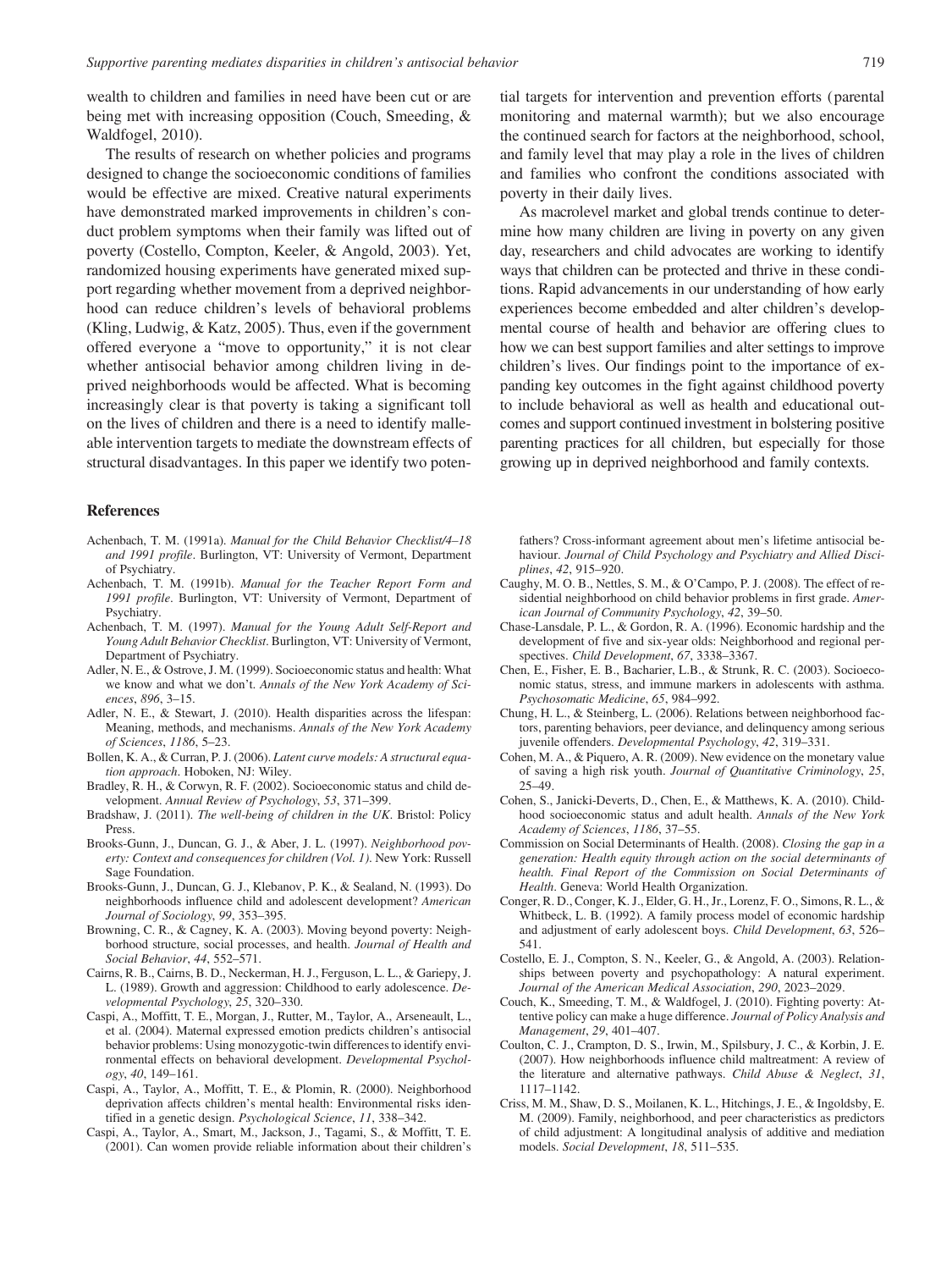- Diez Roux, A. V., & Mair, C. (2010). Neighborhoods and health. Annals of the New York Academy of Sciences, 1186, 125–145.
- Dishion, T. J., & McMahon, R. J. (1998). Parental monitoring and the prevention of child and adolescent problem behavior: A conceptual and empirical formulation. Clinical Child and Family Psychology Review, 1, 61–75.
- Dodge, K. A., Pettit, G. S., Bates, J. E., & Valente, E. (1995). Social information-processing patterns partially mediate the effect of early physical abuse on later conduct problems. Journal of Abnormal Psychology, 104, 632–643.
- Duncan, G. J., Brooks-Gunn, J., & Klebanov, P. K. (1994). Economic deprivation and early-childhood development. Child Development, 65, 296–318.
- Duncan, G. J., & Magnuson, K. (2011). The long reach of early childhood poverty. Pathways Magazine, 2011(Winter), 22–27.
- Duncan, G. J., & Murnane, R. (2011). Whither opportunity? Rising inequality, schools, and children. New York: Russell Sage Foundation.
- Eamon, M. K. (2002). Poverty, parenting, peer, and neighborhood influences on young adolescent antisocial behavior. Journal of Social Service Research, 28, 1–23.
- Evans, G. W., Boxhill, L., & Pinkaya, M. (2008). Poverty and maternal responsiveness: The role of maternal stress and social resources. International Journal of Behavioral Development, 32, 232–237.
- Evans, G. W., Vermeylen, F. M., Barash, A., Lefkowitz, E. G., & Hutt, R. L. (2009). The experience of stressors and hassles among rural adolescents from low- and middle-income households in the USA. Children, Youth and Environments, 19, 164–175.
- Gershoff, E. T., Aber, J. L., Raver, C. C., & Lennon, M. C. (2007). Income is not enough: Incorporating material hardship into models of income associations with parenting and child development. Child Development, 78, 70–95.
- Gjone, H., & Novik, T. S. (1995). Parental ratings of behavior problems—A twin and general-population comparison. Journal of Child Psychology and Psychiatry and Allied Disciplines, 36, 1213–1224.
- Grant, K. E., Compas, B. E., Stuhlmacher, A. F., Thurm, A. E., McMahon, S. D., & Halpert, J. A. (2003). Stressors and child and adolescent psychopathology: Moving from markers to mechanisms of risk. Psychological Bulletin, 129, 447–466.
- Haynie, D. L., & Osgood, D. W. (2005). Reconsidering peers and delinquency: How do peers matter? Social Forces, 84, 1109–1130.
- Ingoldsby, E. M., Shaw, D. S., Winslow, E., Schonberg, M., Gilliom, M., & Criss, M. M. (2006). Neighborhood disadvantage, parent–child conflict, neighborhood peer relationships, and early antisocial behavior problem trajectories. Journal of Abnormal Child Psychology, 34, 293–309.
- Jaffee, S. R., Caspi, A., Moffitt, T. E., & Taylor, A. (2004). Physical maltreatment victim to antisocial child: Evidence of an environmentally mediated process. Journal of Abnormal Psychology, 113, 44–55.
- Jaffee, S. R., Moffitt, T. E., Caspi, A., & Taylor, A. (2003). Life with (or without) father: The benefits of living with two biological parents depend on the father's antisocial behavior. Child Development, 74, 109–126.
- Jaffee, S. R., Strait, L. B., & Odgers, C. L. (2012). From correlates to causes: Can quasi-experimental studies and statistical innovations bring us closer to identifying the causes of antisocial behavior? Psychological Bulletin, 138, 272–295.
- Joyce, R., Phillips, D., & Sibieta, L. (2010). Poverty and inequality in the UK: 2011. London: Institute for Fiscal Studies.
- Keizer, K., Lindenberg, S., & Steg, L. (2008). The spreading of disorder. Science, 322(5908), 1681–1685.
- Kendler, K. S., Martin, N. G., Heath, A. C., & Eaves, L. J. (1995). Self-report psychiatric symptoms in twins and their nontwin relatives: Are twins different? American Journal of Medical Genetics, 60, 588–591.
- Kerr, M., Stattin, H., & Burk, W. J. (2010). A reinterpretation of parental monitoring in longitudinal perspective. Journal of Research on Adolescence, 20, 39–64.
- Kiernan, K. E., & Huerta, M. C. (2008). Economic deprivation, maternal depression, parenting and children's cognitive and emotional development in early childhood. British Journal of Sociology, 59, 783–806.
- Kim-Cohen, J., Moffitt, T. E., Caspi, A., & Taylor, A. (2004). Genetic and environmental processes in young children's resilience and vulnerability to socioeconomic deprivation. Child Development, 75, 651–668.
- Kim, J., & Cicchetti, D. (2006). Longitudinal trajectories of self-system processes and depressive symptoms among maltreated and nonmaltreated children. Child Development, 77, 624–639.
- Klebanov, P. K., Brooks-Gunn, J., Chase-Lansdale, P. L., & Gordon, R. A. (1997). Are neighborhood effects on young children mediated by features

of the home environment? In J. Brooks-Gunn, G. J. Duncan, & J. L. Aber (Eds.), Neighborhood poverty: Context and consequences for children (pp. 119–145). New York: Russell Sage Foundation.

- Kling, J. R., Ludwig, J., & Katz, L. F. (2005). Neighborhood effects on crime for female and male youth: Evidence from a randomized housing voucher experiment. Quarterly Journal of Economics, 120, 87–130.
- Koenen, K. C., Moffitt, T. E., Caspi, A., Taylor, A., & Purcell, S. (2003). Domestic violence is associated with environmental suppression of IQ in young children. Development and Psychopathology, 15, 297–311.
- Kohen, D. E., Leventhal, T., Dahinten, V. S., & McIntosh, C. N. (2008). Neighborhood disadvantage: Pathways of effects for young children. Child Development, 79, 156–169.
- Laird, R. D., Pettit, G. S., Bates, J. E., & Dodge, K. A. (2003). Parents' monitoring-relevant knowledge and adolescents' delinquent behavior: Evidence of correlated developmental changes and reciprocal influences. Child Development, 74, 752–768.
- Landry, S. H., Smith, K. E., Swank, P. R., & Guttentag, C. (2008). A responsive parenting intervention: The optimal timing across early childhood for impacting maternal behaviors and child outcomes. Developmental Psychology, 44, 1335–1353.
- Lederbogen, F., Kirsch, P., Haddad, L., Streit, F., Tost, H., Schuch, P., et al. (2011). City living and urban upbringing affect neural social stress processing in humans. Nature, 474(7352), 498–501.
- Leventhal, T., & Brooks-Gunn, J. (2000). The neighborhoods they live in: The effects of neighborhood residence on child and adolescent outcomes. Psychological Bulletin, 126, 309–337.
- Loeber, R., & Farrington, D. P. (2000). Young children who commit crime: Epidemiology, developmental origins, risk factors, early interventions, and policy implications. Development and Psychopathology, 12, 737– 762.
- MacKinnon, D. P., Fairchild, A. J., & Fritz, M. S. (2007). Mediation analysis. Annual Review of Psychology, 58, 593–614.
- Magnuson, K. A., & Duncan, G. J. (2002). Parents in poverty. In H. Marc (Ed.), Handbook of parenting: Vol. 4. Social conditions and applied parenting (pp. 95–121). Mahwah, NJ: Erlbaum.
- Marmot, M., Friel, S., Bell, R., Houweling, T. A. J., Taylor, S., & Commission on Social Determinants of Health. (2008). Closing the gap in a generation: Health equity through action on the social determinants of health. Lancet, 372(9650), 1661–1669.
- Marmot, M. G., Stansfeld, S., Patel, C., North, F., Head, J., White, I., et al. (1991). Health inequalities among British civil servants: The Whitehall II study. Lancet, 337(8754), 1387–1393.
- McLoyd, V. C. (1990). The impact of economic hardship on Black families and children: Psychological distress, parenting, and socioemotional development. Child Development, 61, 311–346.
- McLoyd, V. C. (1998). Socioeconomic disadvantage and child development. American Psychologist, 53, 185–204.
- Miller, G., Chen, E., & Cole, S. W. (2009). Health psychology: Developing biologically plausible models linking the social world and physical health. Annual Review of Psychology, 60, 501–524.
- Milne, B., Moffitt, T., Crump, R., Poulton, R., Rutter, M., Sears, M., et al. (2008). How should we construct psychiatric family history scores? A comparison of alternative approaches from the Dunedin Family Health History Study. Psychological Medicine, 38, 1793–1802.
- Moffitt, T. E. (2002). Teen-aged mothers in contemporary Britain. Journal of Child Psychology and Psychiatry, 43, 727–742.
- Moffitt, T. E., Arseneault, L., Jaffee, S. R., Kim-Cohen, J., Koenen, K. C., Odgers, C. L., et al. (2008). DSM-V conduct disorder: Research needs for an evidence base. Journal of Child Psychology and Psychiatry, 49, 3–33.
- Moffitt, T. E., Caspi, A., Harrington, H., & Milne, B. J. (2002). Males on the life-course persistent and adolescence-limited antisocial pathways: Follow-up at age 26 years. Development and Psychopathology, 14, 179–207.
- Moffitt, T. E., Caspi, A., Krueger, R. F., Magdol, L., Margolin, G., Silva, P. A., et al. (1997). Do partners agree about abuse in their relationship?: A psychometric evaluation of interpartner agreement. Psychological Assessment, 9, 47–56.
- Moilanen, I., Linna, S. L., Ebeling, H., Kumpulainen, K., Tamminen, T., Piha, J., et al. (1999). Are twins' behavioural/emotional problems different from singletons'? European Child and Adolescent Psychiatry, 8, 62–67.
- Mrug, S., & Windle, M. (2009). Mediators of neighborhood influences on externalizing behavior in preadolescent children. Journal of Abnormal Child Psychology, 37, 265–280.